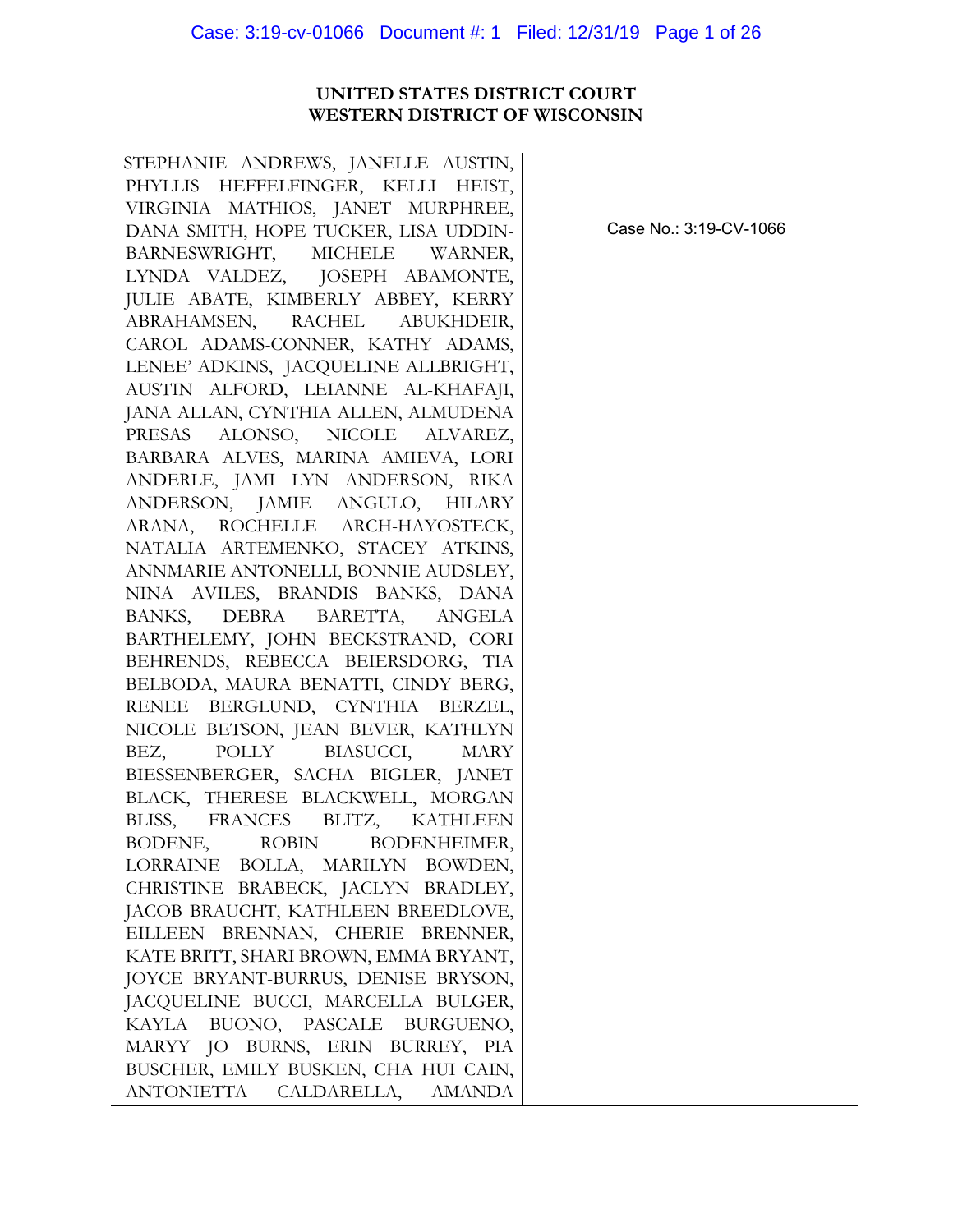CALVERT, CHRISTA CAMPBELL, KATHY CAMPBELL, MARIA CARLISLE, LAURETTE CARNS, ELIZABETH CASSIDY, DARIS CASON, IDA CASTROGUINN, KATHERINE CEDOLA, TIFFANY CHALLIS, EVA CHAUVIN, BECKY CHERRY, DEBRA CHESBRO, EMILY BETH CHEZES, GEORGINA CHU, CAROLINE CIEZ, BREONTA CLARK, ERIN CLEVELAND, RONDA COCHERELL, KAREN COFFMAN. EMMA COLE, AUTUMN COLEMAN, JACQUELYN COLLINS, JOSE COLON-VILLANUEVA, CHRISTY COMBS, CANDACE CONNER KABELA, DONNA CONSTANT, DIANA CONWAY, KATHLEEN COOPER, MICHAEL CORTIS, KATHLEEN COTNOIR, SUSAN COUVILLION, MARSHA COWLING, KRYSTLE COWART, DREDRICK COX, LINDA CREECH, ANGELA CROWELL, RAVEN CURINGTON, CORINNE DALLMAN, LORIE DANA, ELAINE DAVIS, JO-LYNN DAVIS, KATIE DAVIS, TAMARA DEANGELIS, ALEXANDRA DELA, JENNIFER DELAPENHA, DIANA DEL-BARRIO, PAULINE DEMAET, VERONICA DEMAGGIO, SHARON DENNEY, MARSHA DEVANEY, JOANN DEVENY, NANCY DIAMOND, KAYLA DIBELLA, SUZANNE DIFRAIA-ORTEGA, TEODORA DIMITROVA, JOANNA DIRIENZO, KAREN DISANTIS, MARGARET DRISCHLER, NANCY DORMAN, MICHELE DOSS, KATHLEEN DOUGLAS, DAWN DRAKE, LAURA DREWE, LOUISE DUHAMEL, GENARINA DUNCAN, MADONNA DUNN, CYNTHIA DURUSHIA, JAN DYSSEGARD, JOHNNY EDWARDS, JAN EGGE, BRENT EGLAND, SHARON ELBOIM, LISA ERICKSON, ALIXANDRA ERRINGTON, JESSICA ESPINOSA, BRENDA EVANS, DEBBY EVERS, LAWRENCE FARRER, EVA FARRIS, NICOLE FAZIO, STEVE FILLMORE, JAMIE FINE, KIMBERLY FITCH, KATHRYN FLYNN, ASHLEIGH FOOTE, LISA FORTUNA, JILL FOUTS, LORI FOUTY, DEBRA FRANKLIN, AKANE FREEMAN, BELISSA FUENTES, MYRA FUJI, BETTINA GARCIA, SUGAR GARCIA-HALL, KATRENA GARSKE, RACHEL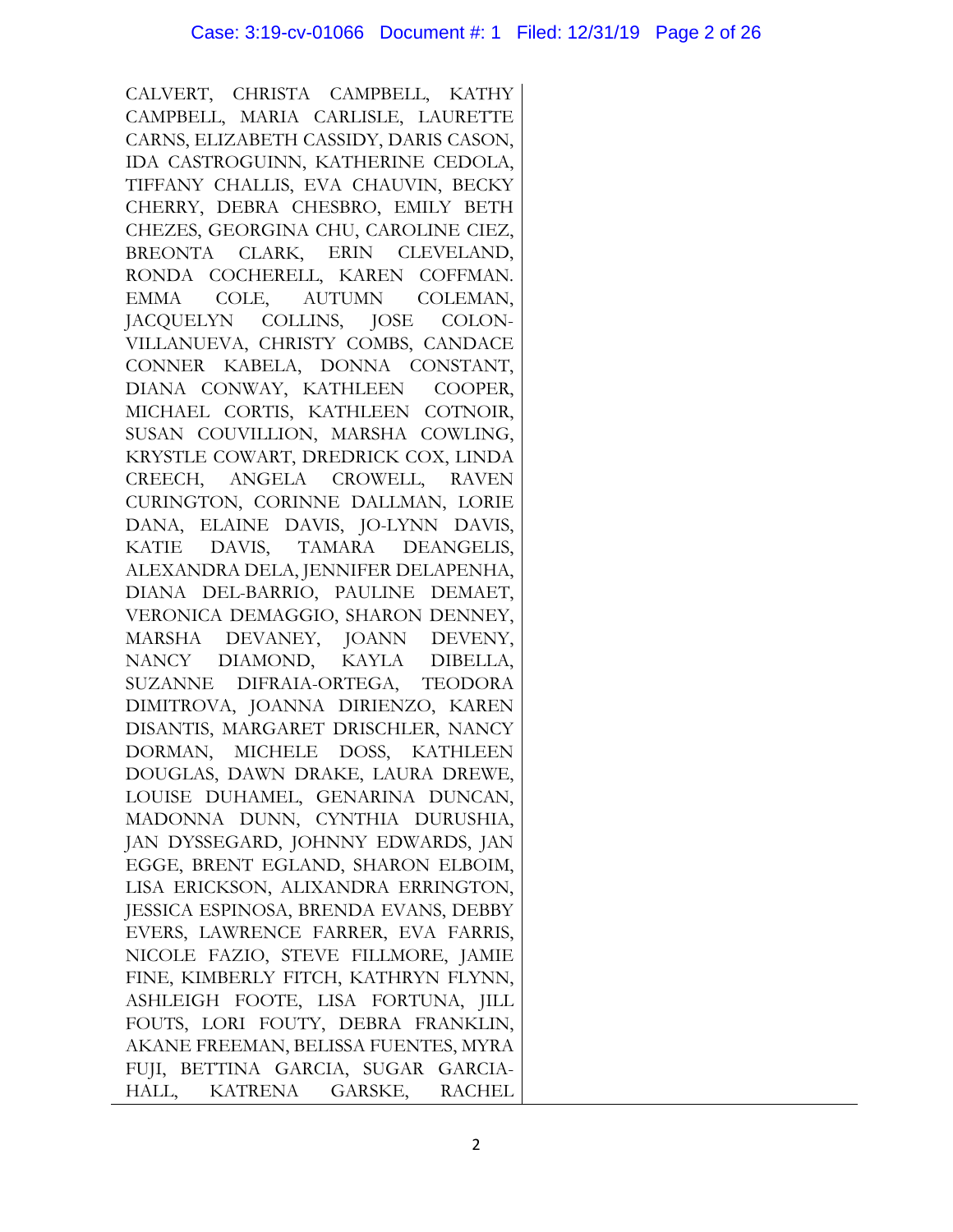GAROUTTE, BAILEY GARRISON, JACK GAZIS, MICHELLE GENTRY, SARAH GERARD, JANE GERMANN, KATRINA GILLIAM, KIMBERLY GODBY, JOHN GOLD, MARYJO GONDEK, CYNDEE GOODMAN, KATHLEEN GRAY, SHANNON GRAY, JENNIFER GREEN, NEVINE GROULX, CHANDRA GRONVOLD, MELODY GUERRERO, GREGORY GUINN, DEBRA HADLER, FRANCES HALE, NICHOLAS HALL, KRISTINE HAMMER, CLAUDETTE HANDKE, DARLA HANSEN, SAMANTHA HARDING, LINDA HALL-SHIPMAN, HILLARI HARDT, DEBRA HARGIS, SAMRA HARMINDER, KELLY HARRIS, CHRISTINA HART, SPENCER HAYES, STACY HAYES, TIFFANYANNE HAYES, PAM HAYNES, NELLY HEIST, SHAWN HENCHAL, JILL HENDRICKS, LAURA HENNING, CINDY HELD-SZLASA, TANISHA HENRY, SUSAN HENSLEY, AMANDA HEPLER, KIMARA HERBERT, MAGDA HERMANSEN, CHRISTINE HOADLEY, KATHARINE HODGE, LISA HOGAN, HEATHER HOLLISTER, ELLEN HOLLOWELL, HEATHER HOTVEDT, KARI HOUSHOLDER, LINDSEY HOWARD, JEANNIE HOWELL, JULIE HUISMANN, JUMHEE, HWANG, ADELE IAQUINTA, GIOVANNA INGRAM, JEANNE JACKSON, LAURA JACKSON, PAULA JACKSON, KAITLYN JAGIELO, KIMBERLY JARY, KAREN JAY, MIA JESPERSEN, JOEL KINNARD, KARI JOHNKE-HENZLER, BENITA JOHNSON, URSULA ISIDORE, BRIDGETTE JONES, TAMIKA JONES, AMBER JORDAN, IRENE KAFTANUK, ANN KALLSEN, KENNETH KAMINSKI, JACKIE KANE, DAVID KAPLAN, AMANDA KARRICK, CYNTHIA KASMIRSKI, JEAN KATOPODIS, RUTA KAUPIKO, MARIE KEARSE, BRENDA KERN, CINDY KHA, ADEN KIDANE, TERRI KIDD, JENNIFER KIM, VIRGINIA KIMBERLAN, JUDIE KIRKLAND, NATASHA KLEPEC, CAROL KNAIN, REBECCA KOEGER, WENDY KOOPMEINERS, ANNA KOSOVAN, KACI KOTTEMANN, TERESA KOVARS, KATE KOVARY, KRISTEN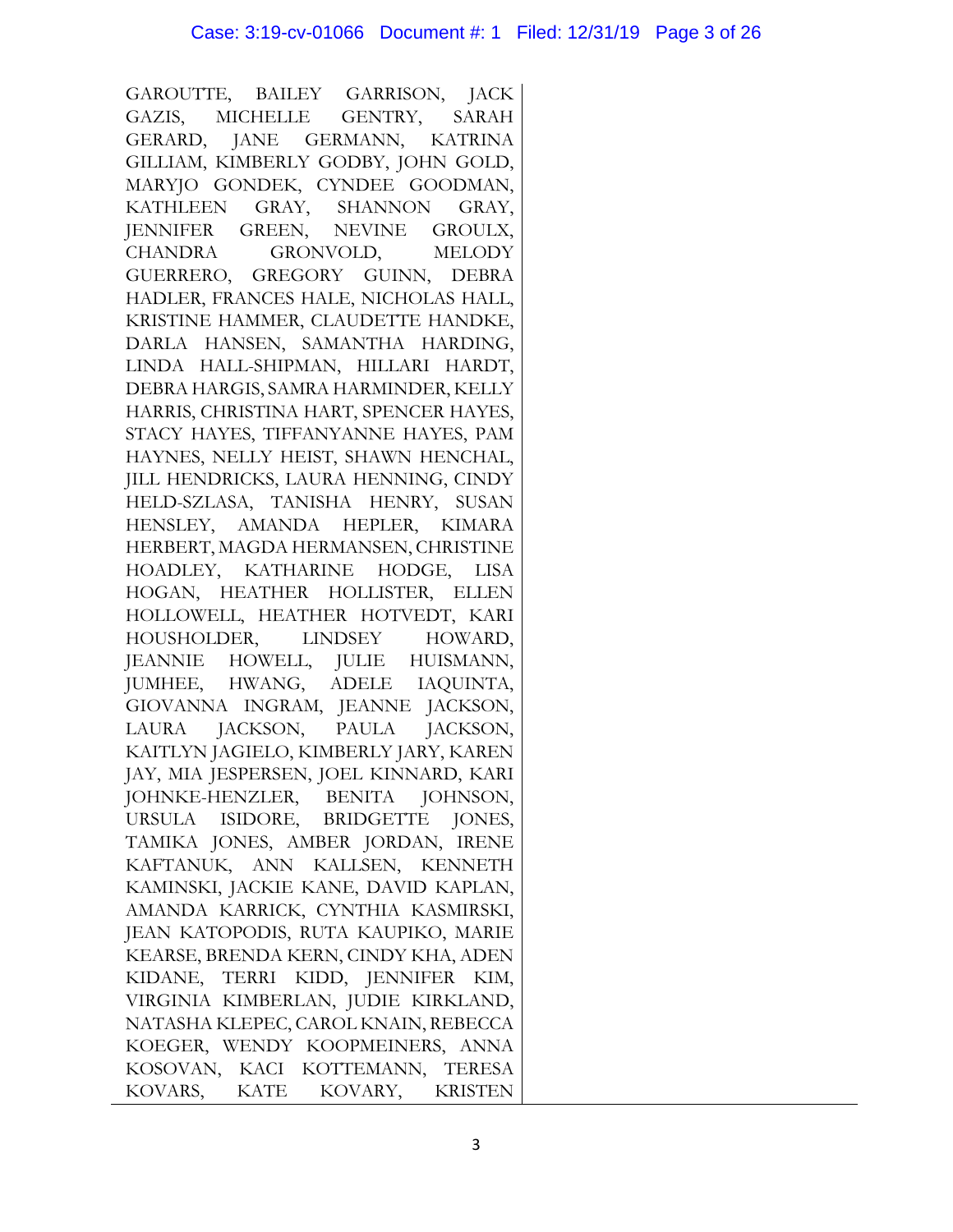KOWALCZYK, ELLEN KRAMER, JILL KRUPPA, KERRY KRUSE, TSIPORA KUBA, THERESA KUTSCHALL, RENEE LABBE, JOAN LABOW, MILISSA LACHAUSSEE', CHRISTINE L'ALLIER, TANA LAMBERT, KAITLYNN LAMOUR, TATYANA LANCASTER, MARGUERITE LARSEN, LISA LARSON, MARIA LAYGO, JONATHAN LAZENBY, SUSANNA LEE, GERALDINE LINDSETH, CARISSA LIZOTTE, GERALEE CORONA, KAREN LEHMAN, ANN MARIE LIBERATORE, LONG LIM, STEPHANIE LITTLE, JENNIFER LONG, MARTHA LONG, DANA LOVE-LINN, CHRISTY LUNDE, KRISTEN MADDICK, KELLY MADER, JOSE MALDONADO, DONNETTE MALOCO, DONENE MANNION, JANINE MARCHILDON, DEBORAH MARSH, ELIZABETH MARZULLO, ELENA MASSIMO, CONNIE MASSMANN, JAMERE MAXWELL, JOHN MAZUROWSKI, MICHELLE MCCARRON, DIANE MCCOMBER, CATHERINE MCDONALD, DAWN MCDONNELL, SHAYLYN MCENTIRE, VICTORIA MCGARRITY, KAITLYN MCINTOSH, SHARON MCINTOSH, ANNE PENNY MCINTYRE, DEBBIE MCLELLAN, STACEY MCNEIL, DEBORAH MCNULTY, KIMBERLY MEADOWS, WILLIAM MEEK, DEBORAH MEISELMAN, BROOKE MESZAROS, ALLISON MILLER, KIMBERLY MILLER, LISA MILLER, MARGARET MILLER, JOAN TORMEY MILTON, JESSICA MIZRAHI, LYNN MOFFET, RICHARD MOGAN, LEYDA MOLINA, DIANA MONTGOMERY- BROCK, BROMLEY MOORE, JILLIAN MOORE, NINA MOORE, VONDA MORGAN, DEBBIE MCLELLAN, PATRICK MORSE, MELISSA MORRILL-FURMAN, BONNIE MURO, DEBORAH MURPHY,WANDA MURRAY, AYTEN NADEAU, NABILA NAIBKHEL, TAUFEEQ NASIR, PAMELA NEALY, ANDREA NECHVATAL, JENEE NEEB, CHERYL NELSON, EVA NELSON, SUSAN NEWLAND, TRANG NGUYEN, DEANNE NICHELSON, SHERYLANN NITTI, BETH NORDYKE, MICHELE NOREEN, YVETTE NUGENT,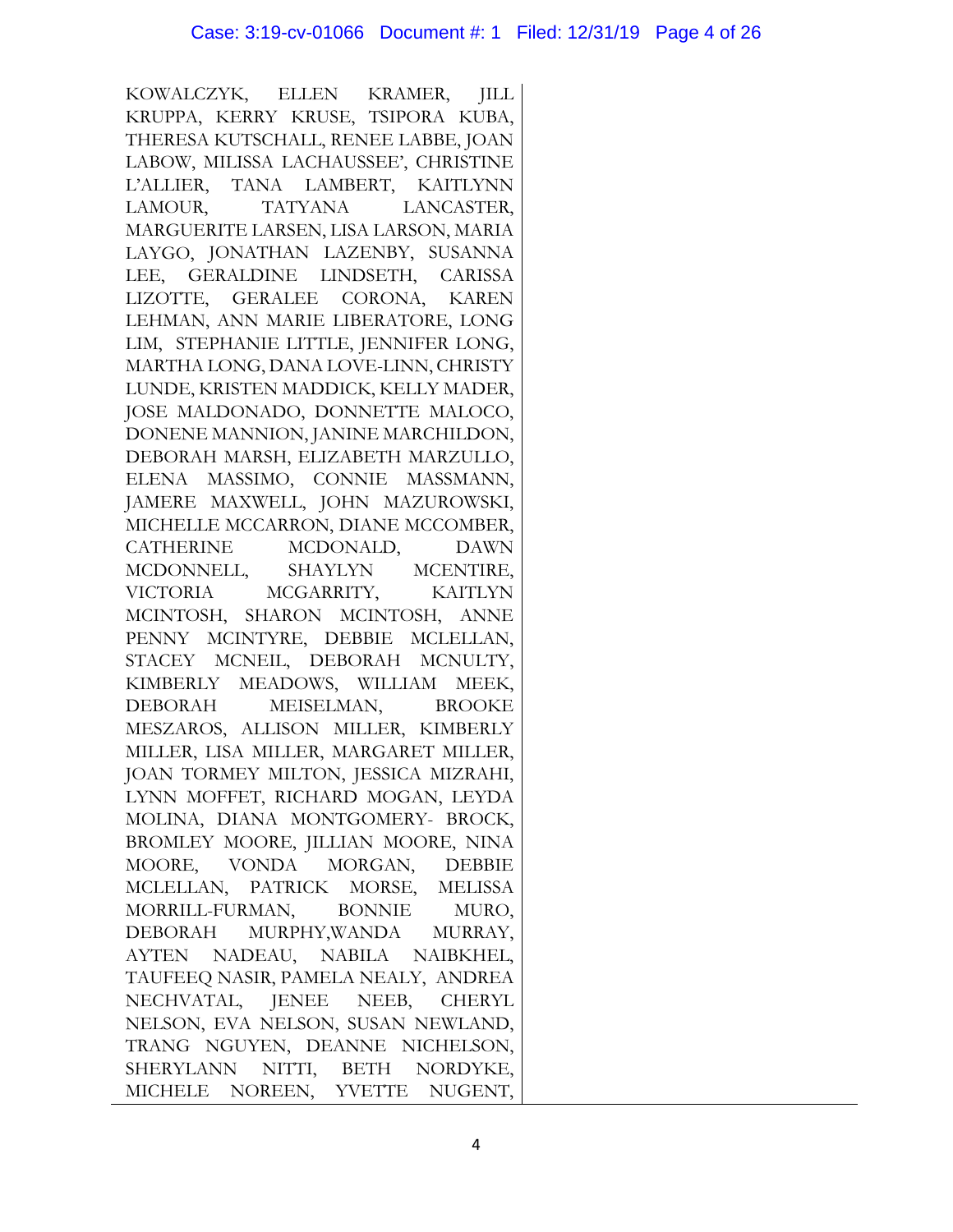JENNIFER OBIOFUMA, KRISTINA OLSON, JODY ONDRIEZEK, EVELYN ORGERON, GERDA ORROCK, PATRICE OTERO, SONYA OURLIN, SILVA OSWALDO, PENNY OWENS, GINA PAGE-NELSON, PEGGY PARADEAU, ATHENA PARADIS, LAURIE PARKE, EMMA PARKER, KAYLA PARNELL, STANLEY PARTYKA, NATANIA PAYNE, KIMBERLY PEDRETTI, JEANETTE PEDRONI, JOANNE PERGOLA, JODI PERGOLA, KENDRA PERPICH, JEANETTE PEDRONI, SARA PELOWSKI, SUSAN PENCE, VIRGINIA PEREZ, CHELSEA PERRY, SHERRY PETERS, TINA FONG-PETERSON, NANCY PETRONE, LINDSAY PHELPS, YANICK PICAULT-CADET, ANITA PIERCE, JENNIFER PIERCE, BEATRICE PINON, DINA PINOS, CYNDA POLL, ANNA POPE, ANDREA POWER, SHANA PROVOST, ANTOINETTE QVISTORFF, MELISSSA RAICHART, ANNILA RAJPATTY-KISSOONDATH, MARY REED, PATTY REGISTER, CONSTANCE REID, ANNETTE REJINDERS-KESSEL, MARGARET REMUS, JULIE RICE, ASHLEY ROBERTS, MARY KAY ROBERTS, DEBORAH ROEBER, KRISTIN ROHLF, DEBORAH RUMPZA, KAYLA RUSSELL, TAMMY RUSTAD, STACEY RUTHERFORD, BECKY SALLANDER, DANIELLE SANDERS, MARY-ANN SANDS, JENNIE SANDUSKY, MONICA SANTAMARIA, NAGISA SAUDARGAS, ANGELAMARIA SCHERILLO, CYNTHIA SEDUSTINE, LISA SEIBERT, ELIZABETH SEYMOUR, LISA SHACKELFORD, RACHEL SHANKLIN, PAMELA SHELDON, REBECCA SHELDON, MICHELLE SHERACK, BRENDA SHORKEY, KATIE SIEG, ANDREA SILVAS, AMANDA SIMMONS, MELYNDA SINSLEY, KENYA SKYTTE, JACQUELYN SMELTER, LISA METTELKA SMILEY, ANGELA SMITH, CHRISTINE SMITH, EMILY SNELLGROVE, DEBRA SPAULDING, KAREN SPEASE, STACI SPURLOCK, AYFER STREET, EILEEN STEIGERWALD, JILL STRIETER, SANDRA SVIGGUM, LYNN SYPNIEWSKY, NANCY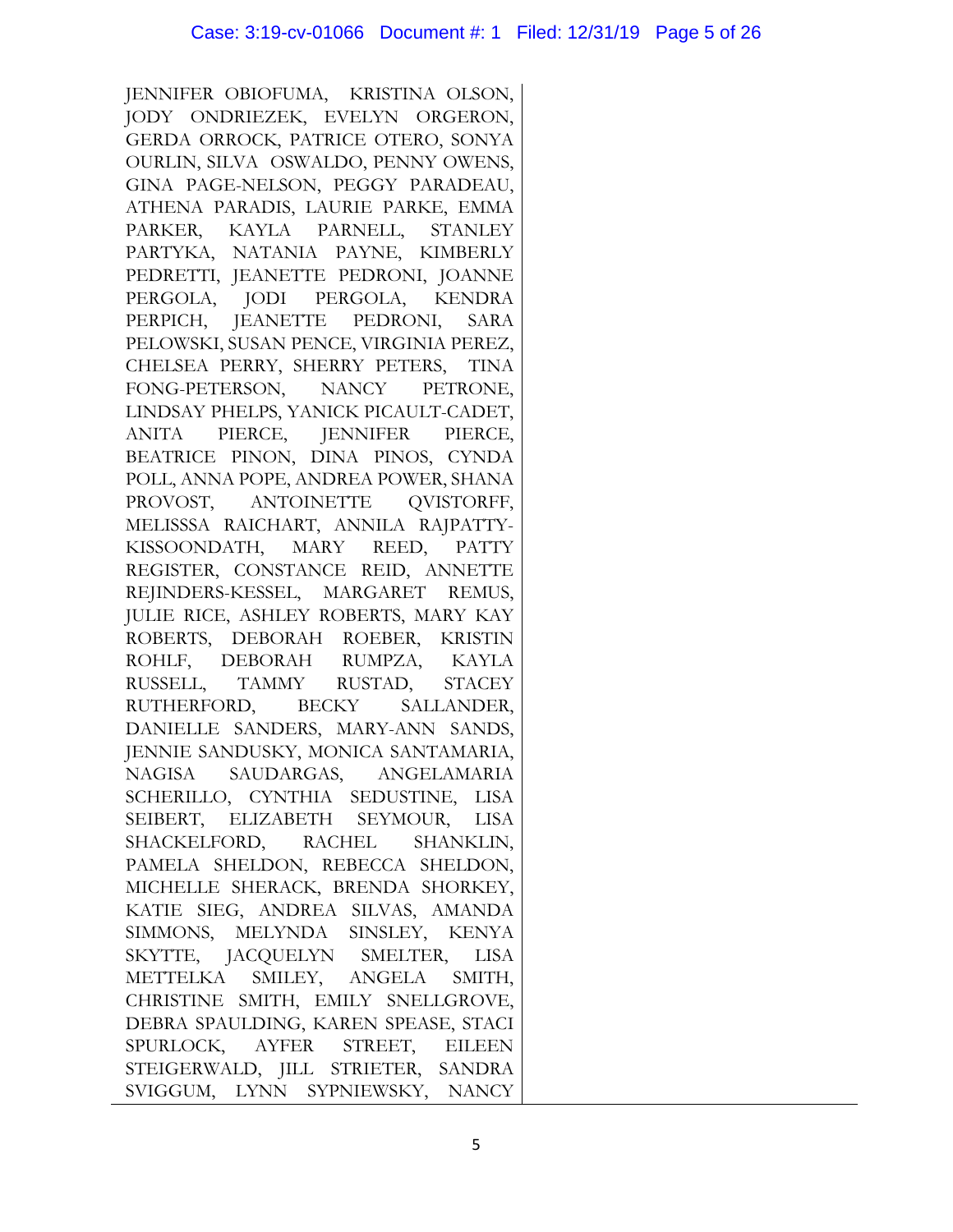TALARICO-BORASS DEBRA TALBERT, TANIA TAMAYO-HAGAN, REBECCAH TANGEN, SUSAN TATE, TISHA TAYLOR, TRACY ELIZABETH TAYLOR, DEBORAH KAY THIRKELSON, HOLLY THOMPSON, SUSAN THOMPSON, DEMARRIO THORTON, JULIET THURAB, KIMBERLY TOBIN, CHASE TODD, KRISTIN TOMPKINS, HENRIQUE TORRES, DONNA TOWNS, ANDREA TRZASKA, ANDREA TROUTMAN, DIANA TRUE, KATHLEEN TSCHISHOW, LINDA TUCKER, TINA TUCKER, DEANNA TURNER, KATHRYN UDE, JULIANNE LYNN UMALI, TERI UNSWORTH, TIRANA VAKNIN, VICTOR VALDEZ, ELISSA VALENZANO, WENDY VANDERTUUK, CAROLINE VANGRIEKEN, COLLEEN VANRISSEGHEM, JOHN VANRISSEGHEM, ROSALYN VEGA, MALIN VEJFORS, KERRI VREY, COLLEEN VANRISSEGHEM, GRAEME WAGNER, JESSICA WAGNER, CAROL WALKER, LISA WALKER, WENDE WALKER, TROYE WASHINGTON-CLANTON, CATHERINE WEIDA, EMILY WESLEY, ROBIN WHALEY, DIANE WHITE, VANESSA WILBERT, JENNIFER WILLERT, LISA WILLETE, RANDI WILLETT, APRIL WILHITE, TAMMY WILKINSON, ADREEAN WILLIAMS, KATHY WILLIAMS, JOHANNA WINKLER, BARBARA WINSLOW, TERRI WINSLOW, LISA WOODCOCK, NANCY WOODWARD, LEAH WOPIPKA, LINDA WRIGHT, AMY YON, MARIA YOUNG, BONNIE YOUNKER, ANNA ZALUZHNY and REBECCA ZETNICK, on behalf of themselves and all others similarly situated,

Plaintiffs,

v.

LANDS' END, INC. and LANDS' END OUTFITTERS, INC.,

Defendants.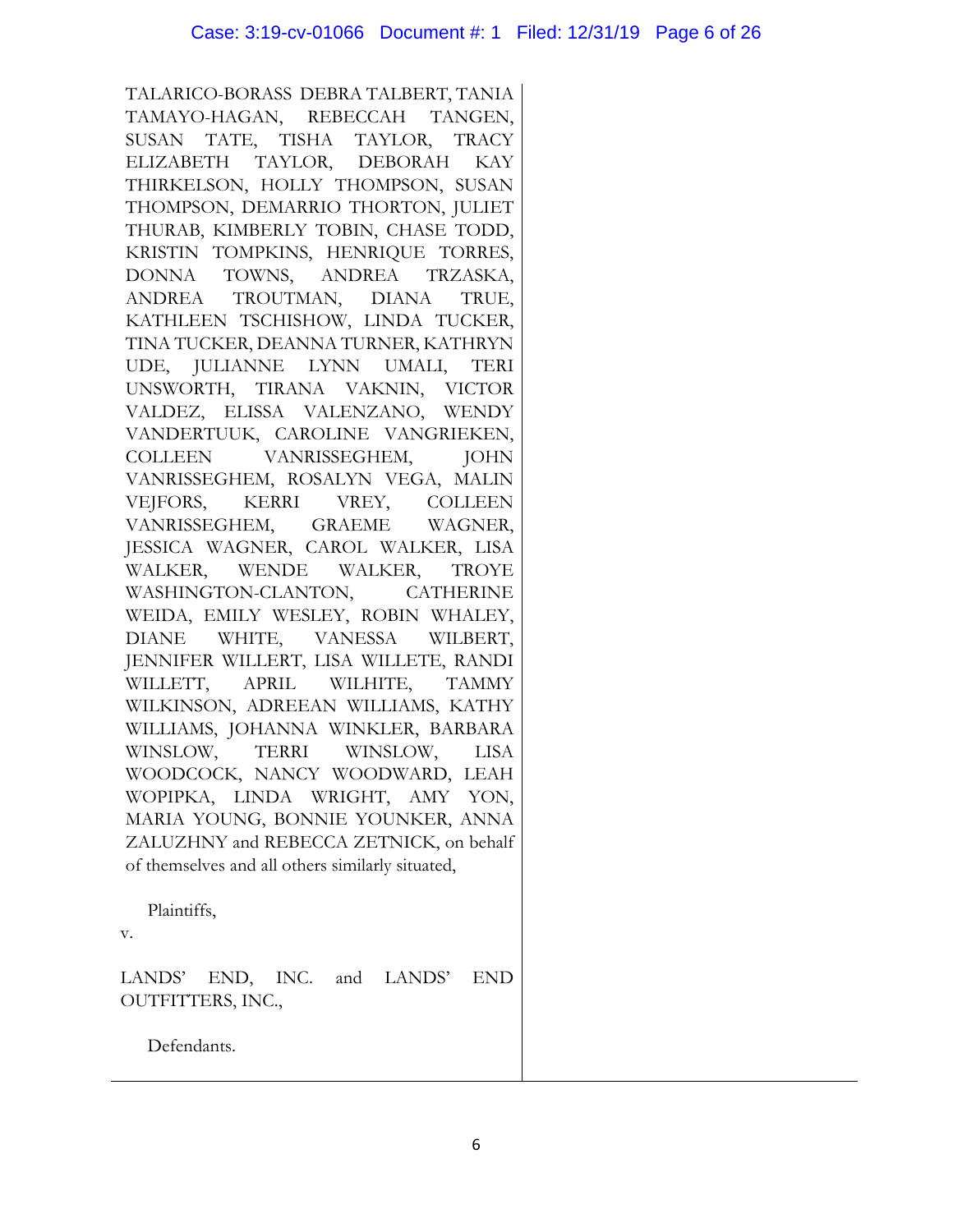# **COMPLAINT<br>TABLE OF CONTENTS**

| $\bullet$                                                  |
|------------------------------------------------------------|
|                                                            |
|                                                            |
|                                                            |
|                                                            |
|                                                            |
|                                                            |
|                                                            |
|                                                            |
|                                                            |
|                                                            |
|                                                            |
|                                                            |
|                                                            |
| <b>COUNT 7-VIOLATION OF THE MAGNUSON-MOSS WARRANTY ACT</b> |
|                                                            |
|                                                            |
|                                                            |
|                                                            |
|                                                            |
|                                                            |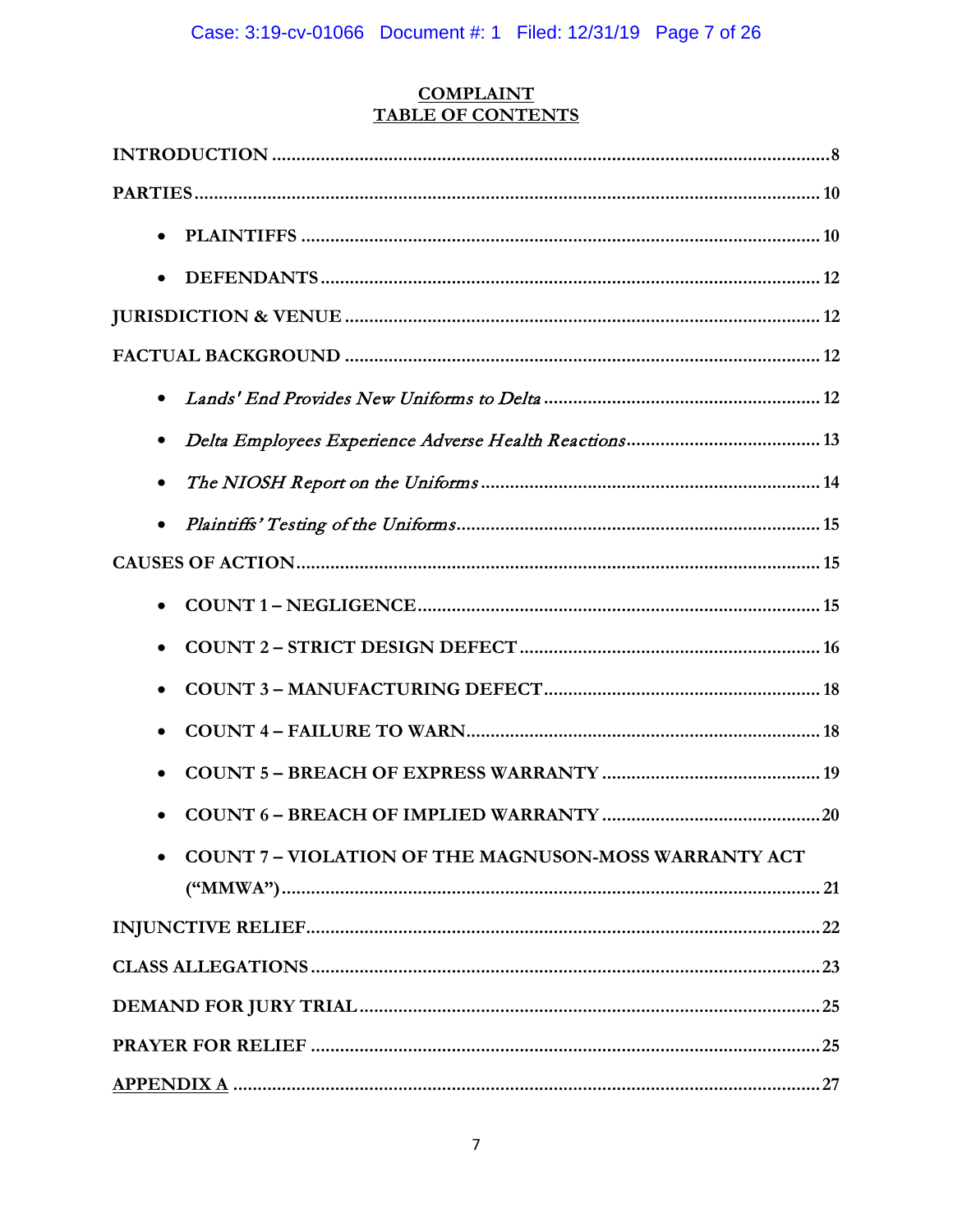#### Case: 3:19-cv-01066 Document #: 1 Filed: 12/31/19 Page 8 of 26

**COME NOW** Plaintiffs who file this Complaint against defendants Lands' End, Inc. and Lands' End Outfitters, Inc. and allege as follows:

## **INTRODUCTION**

1. Plaintiffs are employees of Delta Airlines Lines, Inc. ("Delta"). They and their coworkers ("Delta Employees") work in various capacities – as flight attendants; Airport Customer Service ticket, ramp and gate agents; Sky Club workers; Delta Cargo; GSE Maintenance; and Delta TechOps.

2. Since May 29, 2018, the Delta Employees have been required to wear newly-issued work uniforms ("Uniforms") manufactured by Lands' End, Inc. and Lands' End Business Outfitters (hereinafter collectively referred to as "Lands' End" or "Defendants").

3. These Uniforms are high stretch, wrinkle and stain-resistant, waterproof, anti-static, and deodorizing. Lands' End used various chemical additives and finishes to achieve these characteristics.

4. The combination of these additives and finishes has an allergic and sensitizing effect on the human body, even if those several additives and finishes are relatively safe in their individual respective quantities.

5. Since the introduction of the Uniforms, Plaintiffs and many other Delta Employees have suffered a myriad of health problems as a result of the excessive allergen and sensitizing properties of the Uniforms. These problems include the following:

a. Respiratory – severe respiratory distress, vocal cord dysfunction, breathing difficulties, shortness of breath, coughing, tightness of chest;

b. Skin – contact dermatitis, skin blisters, skin rashes, boils, hives, bruising, eczema, scarring, hair loss, hair follicle inflammation;

c. Eyes, Ears, Nose and Throat – blurred vision, dry eyes, nosebleeds, ringing ears, sinus problems; and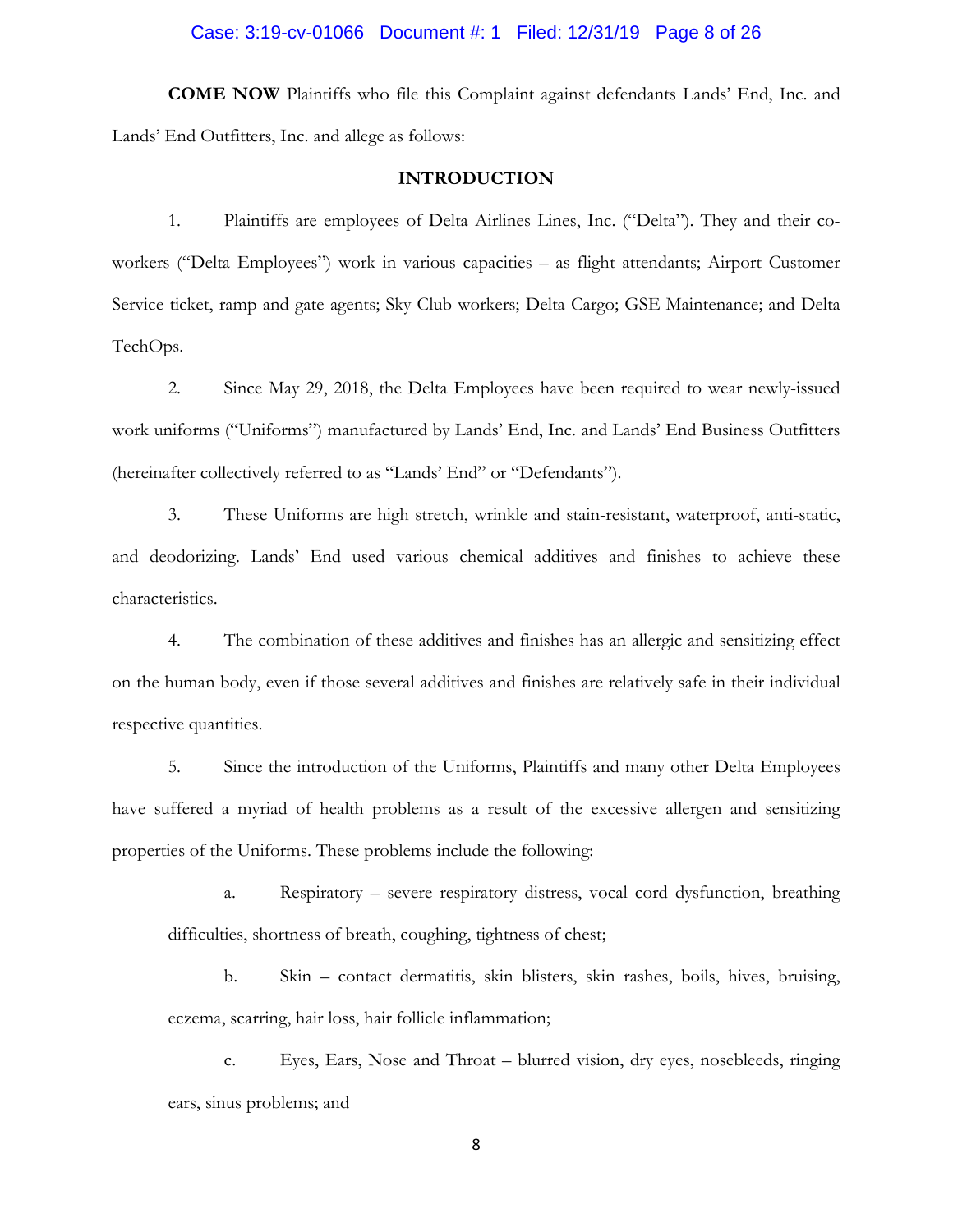#### Case: 3:19-cv-01066 Document #: 1 Filed: 12/31/19 Page 9 of 26

d. Head and General – migraines, headaches, fatigue, muscle weakness, anxiety, swollen lymph nodes, anaphylactic type symptoms and auto-immune conditions.

6. Plaintiffs and other Delta Employees who had reactions to the Uniforms did not have these symptoms prior to the rollout of the Uniforms in such combination and to such degree, and it was only at and after the rollout that such symptoms appeared. These health problems were caused by the Uniforms and continue to this day.

7. Plaintiffs bring seven causes of action – negligence, strict design defect, manufacturing defect, failure to warn, breach of express warranty, breach of implied warranty, and violation of the Magnuson Moss Warranty Act.

8. Plaintiffs seek damages for their personal injuries, pain and suffering, severe emotional distress, financial or economic loss, including, medical services and expenses, lost income and other compensable injuries.

9. Plaintiffs also seek injunctive relief to require Lands' End to recall the Uniforms so that they do not present a continuing risk of toxic exposure. They also ask Lands' End to establish a monitoring program to periodically assess whether the Uniforms have or are adversely affecting their health so that competent and timely treatment may be administered.

10. A subset of the Plaintiffs – the Class Representatives, as defined below – also seek the certification of an injunctive class to require Defendants to recall the Uniforms and institute a medical monitoring program on behalf of the proposed Class: "Delta Employees who presently wear, previously wore, presently work or previously worked in the vicinity of the Uniforms manufactured by Lands' End."

11. The Uniforms pose an ongoing, unreasonable risks of physical harm to the Class, including threatening the Class members with future serious health problems because of an allergic and/or sensitization response. The unreasonable risks to the Class can be ameliorated or prevented through a robust monitoring program.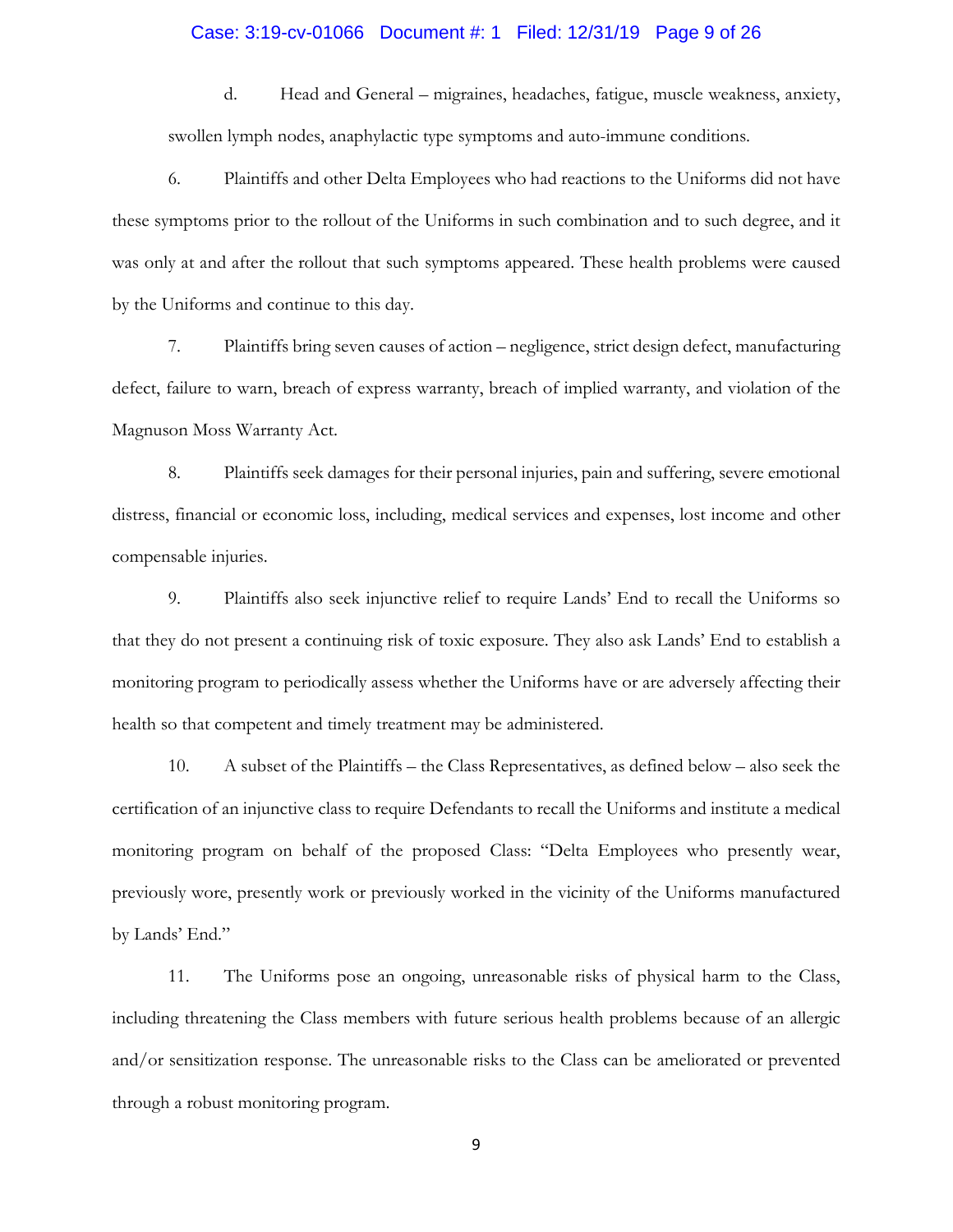## **PARTIES**

#### **PLAINTIFFS**

12. Plaintiff Stephanie Andrews, a Delta Employee and flight attendant, is a resident and citizen of Utah and is currently domiciled in Murray, Utah. For purposes of 28 U.S.C. § 1332, she is a citizen of Utah. As a result of her exposure to the Uniforms, she suffers from asthma, vocal cord dysfunction, breathing difficulties, shortness of breath, coughing, tightness of chest, contact dermatitis, skin rashes, hives, hair loss, heart palpitations, fatigue, and auto-immune conditions.

13. Plaintiff Janelle Austin, a Delta Employee and flight attendant, is a resident and citizen of Georgia and is currently domiciled in Atlanta, Georgia. For purposes of 28 U.S.C. § 1332, she is a citizen of Georgia. As a result of her exposure to the Uniforms, she suffers from hair loss, skin irritation, rashes, itchiness, difficulty breathing, fatigue, headaches, eye irritation and sinus irritation.

14. Plaintiff Phyllis Heffelfinger, a Delta Employee and flight attendant, is a resident and citizen of Ohio and is currently domiciled in Londonville, Ohio. For purpose of 28 U.S.C. § 1332, she is a citizen of Ohio. As a result of her exposure to the Uniforms, she suffers from chest pain and difficulty breathing.

15. Plaintiff Kelli Heist, a Delta Employee and gate agent, is a resident and citizen of Florida and is currently domiciled in Clearwater, Florida. For purpose of 28 U.S.C. § 1332, she is a citizen of Florida. As a result of her exposure to the Uniforms, she suffers from itchiness, coughing, fatigue, headaches, rashes, hives and vocal cord dysfunction.

16. Plaintiff Virginia Mathios, a Delta Employee and flight attendant, is a resident and citizen of Utah and is currently domiciled in Salt Lake City, Utah. For purpose of 28 U.S.C. § 1332, she is a citizen of Utah. As a result of her exposure to the Uniforms, she suffers from difficulty breathing, urinating blood, rashes, hives and vocal cord dysfunction.

17. Plaintiff Janet Murphree, a Delta Employee and flight attendant, is a resident and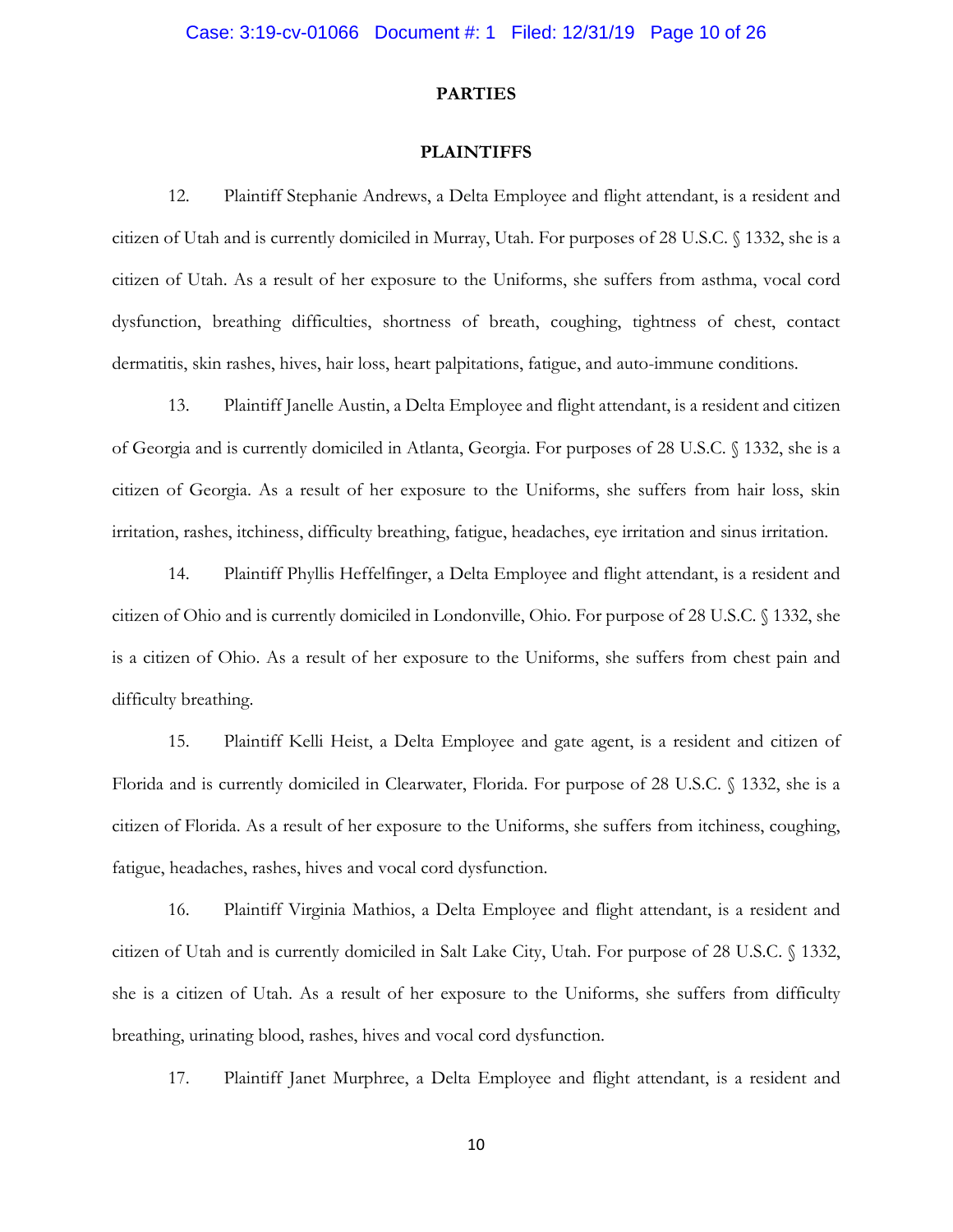#### Case: 3:19-cv-01066 Document #: 1 Filed: 12/31/19 Page 11 of 26

citizen of Tennessee and is currently domiciled in Bolivar, Tennessee. For purpose of 28 U.S.C. § 1332, she is a citizen of Tennessee. As a result of her exposure to the Uniforms, she suffers from skin irritation, rashes, difficulty breathing, fatigue, sinus irritation, headaches, throat irritation, coughing and itchiness.

18. Plaintiff Dana Smith, a Delta Employee and flight attendant, is a resident and citizen of Washington and is currently domiciled in Liberty Lake, Washington. For purpose of 28 U.S.C. § 1332, Plaintiff, she is a citizen of Washington. As a result of her exposure to the Uniforms, she suffers from difficulty breathing, vocal cord dysfunction, coughing, nasal drip, throat irritation and heart palpitations.

19. Plaintiff Hope Tucker, a Delta Employee and flight attendant, is a resident and citizen of Washington and is currently domiciled in Liberty Lake, Washington. For purpose of 28 U.S.C. § 1332, she is a citizen of Washington. As a result of her exposure to the Uniforms, she suffers from difficulty breathing, vocal cord dysfunction, coughing, nasal drip, throat irritation and heart palpitations.

20. Plaintiff Lisa Uddin-Barneswright, a Delta Employee and flight attendant, is a resident and citizen of Georgia and is currently domiciled in Newnan, Georgia. For purpose of 28 U.S.C. § 1332, she is a citizen of Georgia. As a result of her exposure to the Uniforms, she suffers from skin irritation, itchiness, rashes, difficulty breathing, fatigue and hair loss.

21. Plaintiff Michele Warner, a Delta Employee and flight attendant, is a resident and citizen of Minnesota and is currently domiciled in Gem Lake, Minnesota. For purpose of 28 U.S.C. § 1332, she is a citizen of Minnesota. As a result of her exposure to the Uniforms, she suffers from skin irritation, itchiness, rashes, vertigo, hair loss, fatigue, headaches, muscle cramps, swollen glands and vocal cord dysfunction.

22. Plaintiff Lynda Valdez, a Delta Employee and flight attendant, is a resident and citizen of New York and is currently domiciled in Levittown, New York. For purpose of 28 U.S.C. § 1332,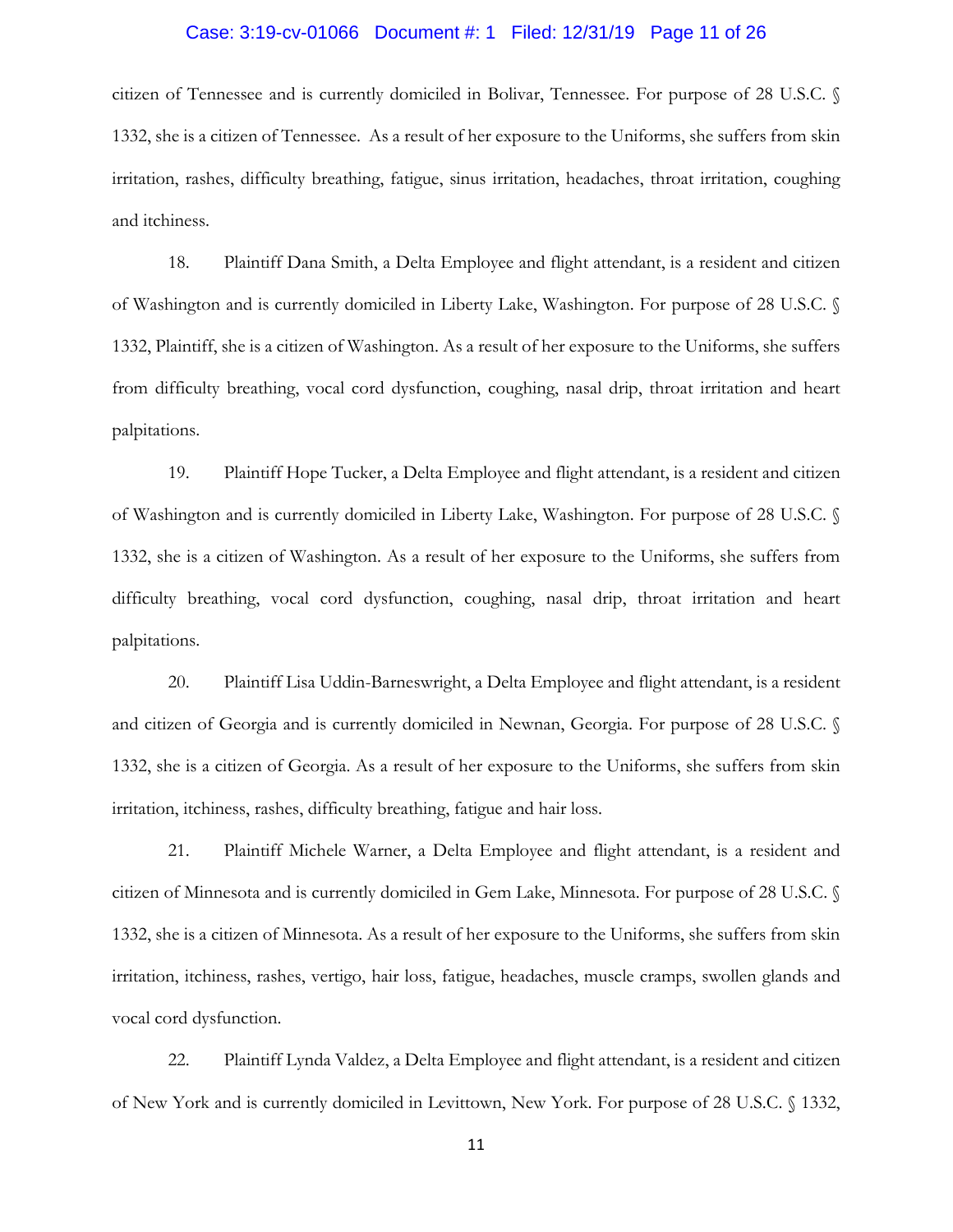#### Case: 3:19-cv-01066 Document #: 1 Filed: 12/31/19 Page 12 of 26

she is a citizen of New York. As a result of her exposure to the Uniforms, she suffers from skin irritation, rashes, itchiness, coughing and swollen lymph nodes.

23. Plaintiffs Andrews, Austin, Heffelfinger, Heist, Mathios, Murphree, Smith, Tucker, Uddin-Barneswright, Warner, and Valdez are collectively referred to herein as "Class Representatives".

24. Additional plaintiffs are included at **Appendix A** hereto, and their respective allegations are expressly incorporated herein.

## **DEFENDANTS**

25. Defendant Lands' End, Inc. is a Delaware corporation with its principal place of business located at 1 Lands' End Lane, Dodgeville, Wisconsin 53595.

26. Defendant Lands' End Business Outfitters, Inc. is a Delaware corporation with its principal place of businesss located at 1 Lands' End Way, Dodgeville, Wisconsin 53595.

27. At all relevant times, Defendants were engaged in the business of manufacturing, marketing, advertising, distributing, selling, and warranting Lands' End products, including the Uniforms manufactured for the Delta Employees.

#### **JURISDICTION & VENUE**

28. This Court has subject matter jurisdiction over this action under 28 U.S.C. § 1331.

29. Venue is proper in this judicial district as both Defendants reside in the State of Wisconsin. 28 U.S.C. §§ 1332(c)(i) & 1391(b)(1).

## **FACTUAL BACKGROUND**

#### Lands' End Provides New Uniforms to Delta

30. In 2016, Delta contracted with Lands' End to provide new employee Uniforms.

31. The Uniforms are comprised of several garments, including dresses, skirts, shirts, blouses, sweaters, jackets and pants.

32. Additional products which incorporated the design were also available, but had to be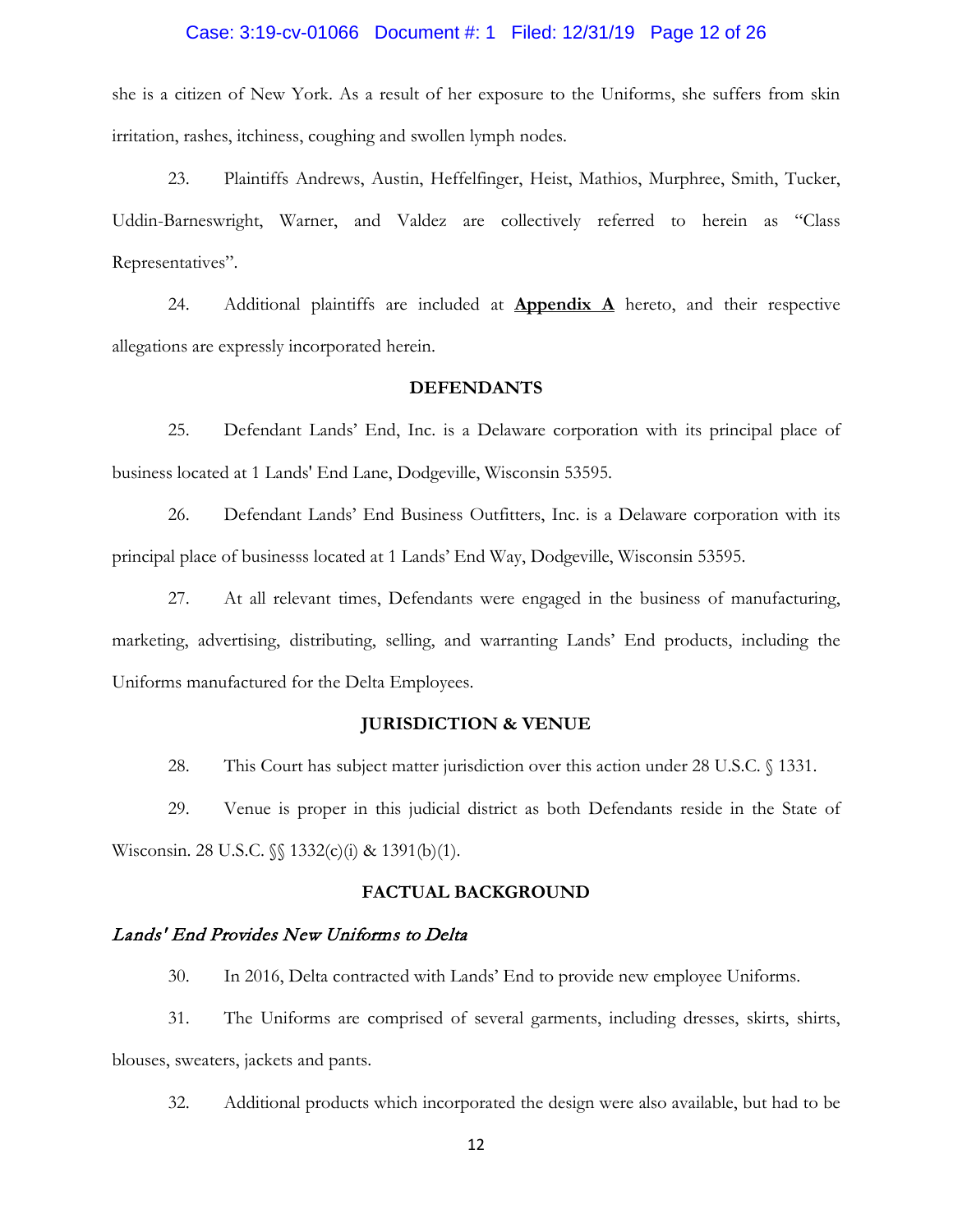#### Case: 3:19-cv-01066 Document #: 1 Filed: 12/31/19 Page 13 of 26

purchased by employees through Delta's employee website based in Atlanta, Georgia, which had a direct link to Lands' End for ordering.

33. The Uniforms are described as high stretch, wrinkle and stain-resistant, waterproof, anti-static, and deodorizing. Various chemical additives and finishes were used during the manufacturing process to ensure these characteristics.

34. The Uniforms were distributed to the Delta Employees and officially launched on May 29, 2018.

35. The Uniforms are worn by approximately 64,000 Delta Employees, including 24,000 flight attendants and 40,000 Airport Customer Service ticket and gate agents, Sky Club workers, Airport Customer Service ramp agents, Delta Cargo, GSE Maintenance and Delta TechOps employees.

36. Upon information and belief, Lands' End was aware of prior health problems experienced by flight attendants at Alaska Airlines and American Airlines caused by their uniforms.

37. Upon information and belief, Delta made Lands' End aware of these problems during contract negotiations, and the uniform contract contains warranties and indemnities regarding the safety of the Uniforms.

38. In the alterative, Lands' End should have been aware of these prior health problems experienced by flight attendants at Alaska Airlines and American Airlines because of their uniforms.

## Delta Employees Experience Adverse Health Reactions

39. At all times before May 29, 2018, Plaintiffs wore approved Delta uniforms while performing their occupational tasks. Their ability to perform their assigned duties was not compromised by their uniforms prior to that date, and Plaintiffs did not experience health related issues related to the previous uniforms.

40. Shortly after the Uniforms were introduced, many Delta Employees began experiencing serious reactions, causing grave concern for their health. *See* Complaint at ¶5, *supra*.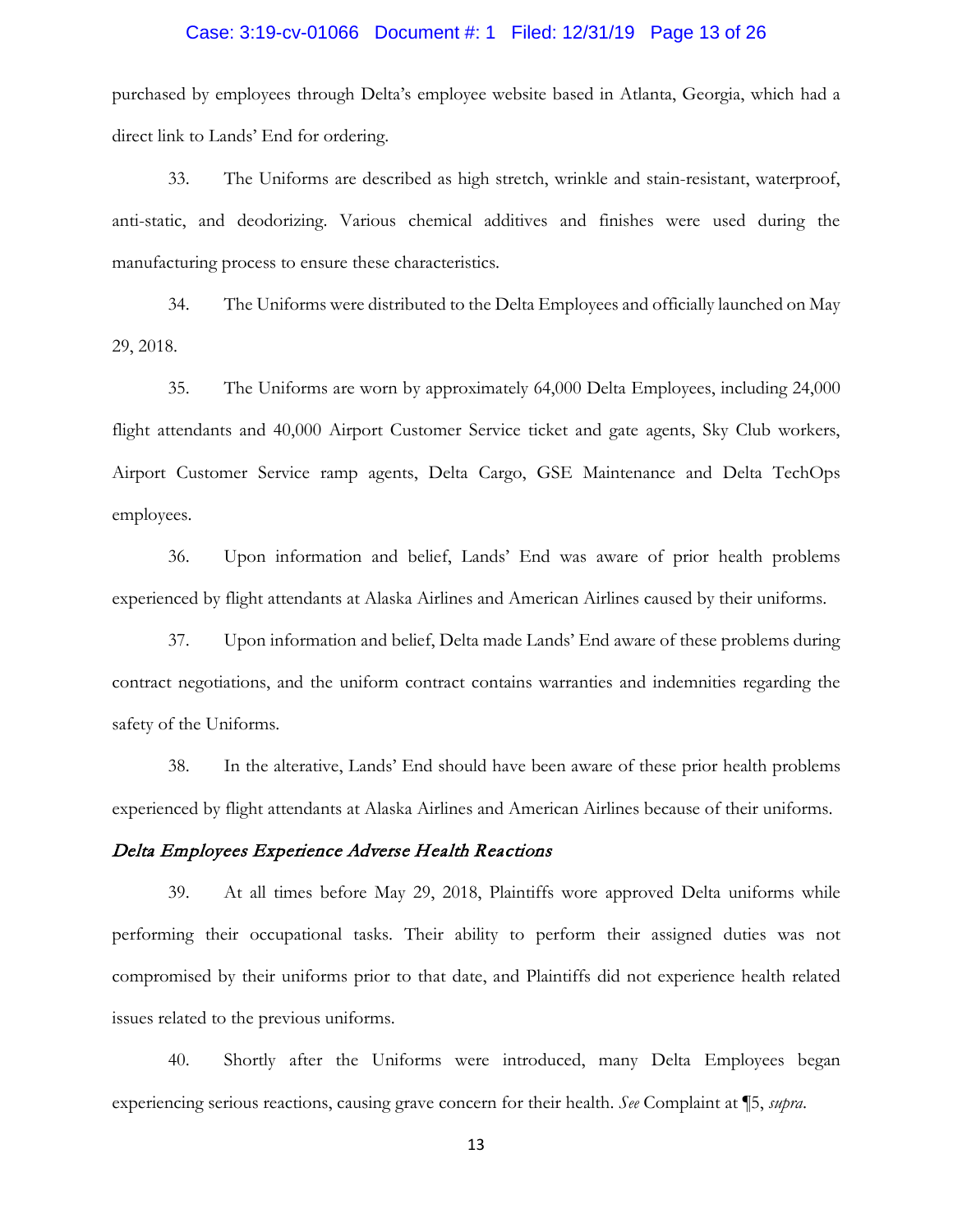#### Case: 3:19-cv-01066 Document #: 1 Filed: 12/31/19 Page 14 of 26

41. Plaintiffs have complained of health problems as a result of wearing or being in proximity to these Uniforms.

42. On August 30, 2019, Delta reported that "since launch, 1,900 of [its] 64,000 employees reported some type of concern" with the Uniforms. Upon information and belief, however, the number of injured Delta Employees is significantly higher as many do not report their symptoms and health scares to the company.

43. Adverse reactions to the allergens and sensitizers in the Uniforms have resulted in a substantial increase in absences and grounding of Delta Employees.

44. In addition to the foregoing, the Delta Employees' symptoms are serious enough that several flight attendants have been forced to leave their flights mid-trip, necessitating unscheduled returns. Emergency medical care has been required either out of their home state or out of the country. During flights, flight attendants experienced difficulty speaking and breathing.

45. Many Delta Employees requested alternate uniforms from Defendants only to be sent another uniform that caused the same adverse health effects.

#### The NIOSH Report on the Uniforms

46. On June 26, 2019, after receiving dozens of complaints from Delta Employees, the National Institute of Occupational Safe and Health ("NIOSH") issued a Health Hazard Evaluation Report ("NIOSH Report") concerning the Uniforms Delta employees were required to wear. A copy of the NIOSH Report is attached here to as **Exhibit A**.

47. The NIOSH concluded: "It is possible that textile chemicals in the uniforms or the physical irritant properties of the uniform fabrics have caused skin symptoms among Delta employees." Exhibit A, p. 7.

48. The NIOSH Report recommended that Delta "[c]ontinue to offer alternatives to the new uniform to employees who have developed symptoms and/or health effects related to wearing the new Uniforms. Allow employees to use alternative Uniforms on a long term basis, if symptoms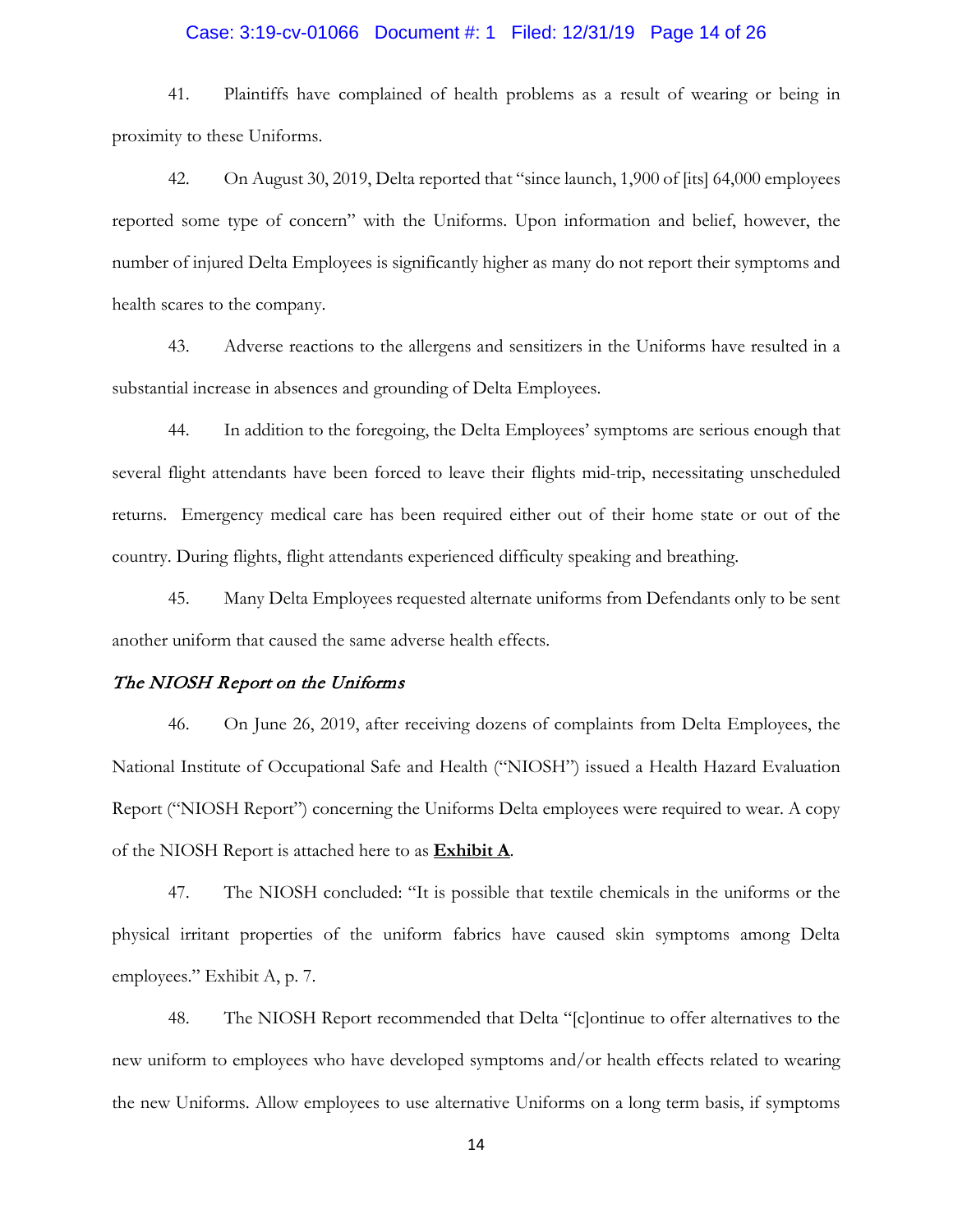resolve with the alterative." *Id.*, p. 9.

## Plaintiffs' Testing of the Uniforms

49. Plaintiffs have conducted their own preliminary investigative testing of samples of the Uniforms. These tests revealed the presence of chemicals and heavy metals far in excess of industryaccepted safe levels for garments.

50. These chemicals and heavy metals include the following:

a. Chromium – harmful to the skin, eyes, blood, and respiratory system;

b. Antimony – harmful to the eyes and skin; causes hair loss; used to make flameproofing materials;

c. Mercury – at high vapor concentrations, it can cause quick and severe lung damage; at low vapor concentrations over a an extended period of time, it can cause neurological disturbances, memory problems, skin rash, and kidney abnormalities; mercury can pass from a mother to her baby through the placenta during pregnancy and through breast milk after birth;

d. Formaldehyde – skin, throat, lungs, and eye irritant; repeated exposure can cause cancer;

e. Fluorine – eye irritant; harmful to kidneys, teeth, bones, nerves and muscles; used as a stain repellant; and

f. Bromine – skin , mucous membrane, and tissue irritant; used as a fire retardant. 51. These chemicals and heavy metals are known to cause significant reactions and severe personal harm.

# **CAUSES OF ACTION COUNT 1 – NEGLIGENCE**

52. Plaintiffs incorporate by reference the allegations contained in the preceding paragraphs of this Complaint.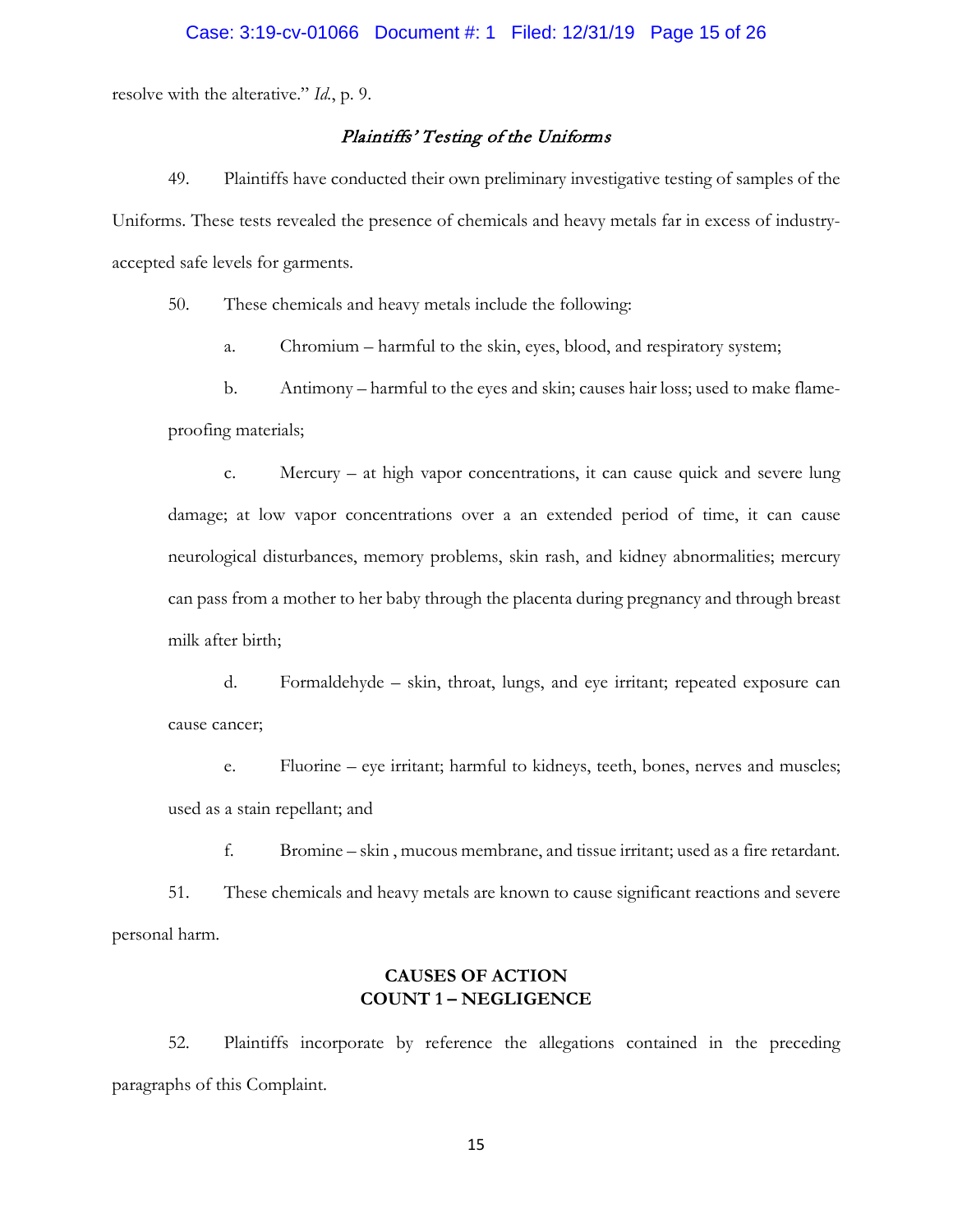#### Case: 3:19-cv-01066 Document #: 1 Filed: 12/31/19 Page 16 of 26

53. Defendants owe a duty to individuals, including Plaintiffs, to use reasonable care in designing, manufacturing, marketing, labeling and selling the Uniforms.

54. Defendants were negligent in failing to use reasonable care in designing, manufacturing, marketing, labeling and selling the Uniforms. Defendant breached their aforementioned duty by:

a. Failing to design the Uniforms so as to avoid an unreasonable risk of harm to Delta Employees bringing the Uniforms into their homes and wearing the Uniforms, including the Plaintiffs;

b. Failing to use reasonable care in the testing of the Uniforms so as to avoid unreasonable risk of harm to Delta Employees bringing the Uniforms into their homes and wearing the Uniforms, including the Plaintiffs;

c. Failing to use reasonable care in inspecting the Uniforms so as to avoid an unreasonable risk of harm to Delta Employees bringing the Uniforms into their homes and wearing the Uniforms, including the Plaintiffs;

d. Failing to use reasonable care in collecting and/or analyzing adverse event reports by Delta Employees reporting issues with the Uniforms; and

e. Otherwise negligently or carelessly designing, manufacturing, marketing and selling the Uniforms.

55. As a direct and proximate result of Lands' End's negligence, Plaintiffs have suffered and/or in the future will suffer personal injuries, pain and suffering, severe emotional distress, financial or economic loss, including, medical services and expenses, lost income and other damages.

## **COUNT 2 – STRICT DESIGN DEFECT**

56. Plaintiffs, incorporate by reference the allegations contained in the preceding paragraphs of this Complaint.

57. At all times material to this action, Defendants were responsible for designing,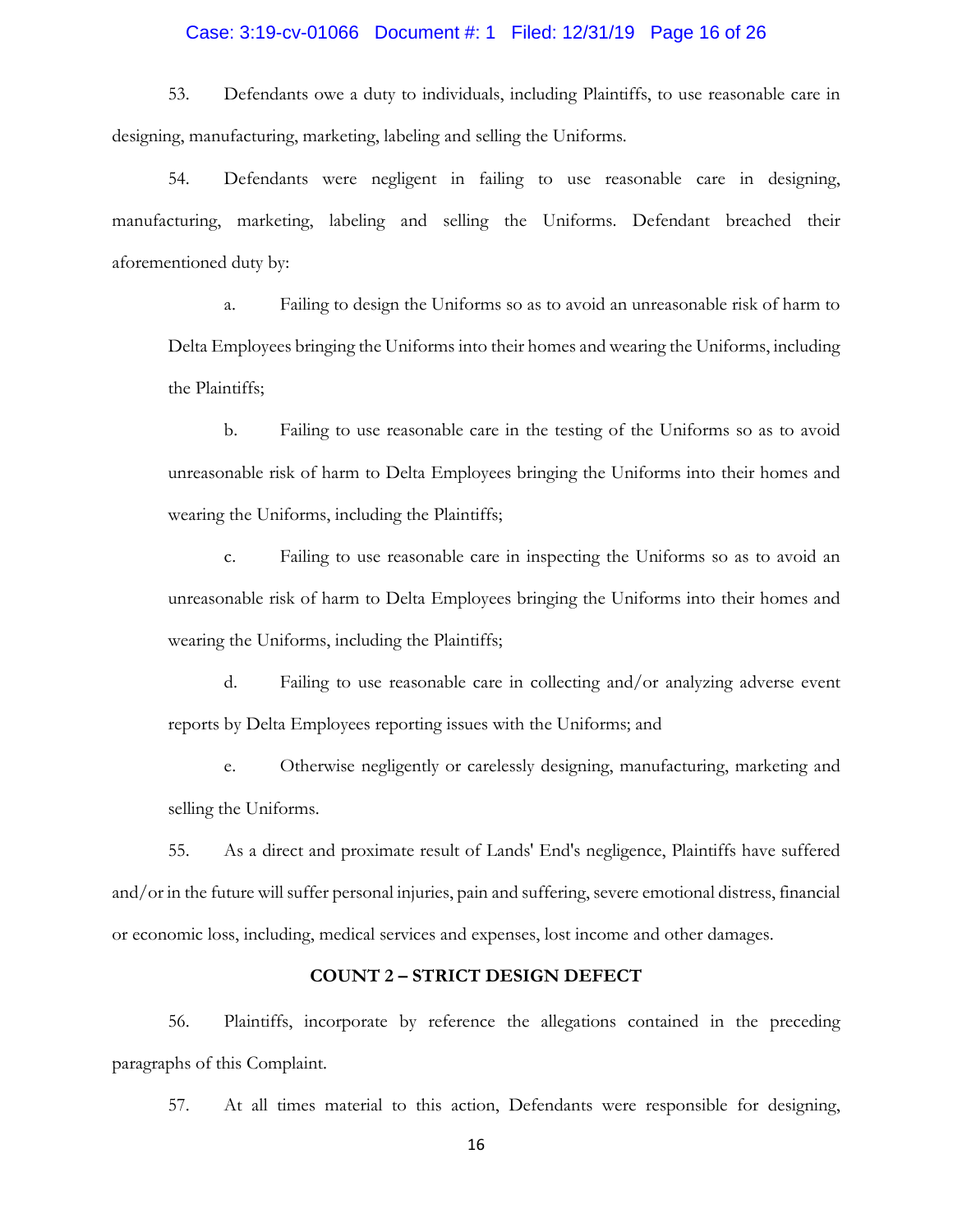## Case: 3:19-cv-01066 Document #: 1 Filed: 12/31/19 Page 17 of 26

developing, manufacturing, testing, promoting, packaging, marketing, distributing and selling the Uniforms.

58. The Uniforms are defective and unreasonably dangerous to Plaintiffs.

59. The Uniforms are defective in their design or formulation in that it they are not reasonably fit, suitable, or safe their intended purpose and/or its foreseeable risks exceed the benefits associated with their design and formulation.

60. At all times material to this action, the Uniforms were not safe and were not suited for the purposes for which Defendants, directly and indirectly, advertised, marketed, and promoted them at the time Defendants designed, manufactured, distributed, and sold the Uniforms and placed the Uniforms in the stream of commerce.

61. The Uniforms were defective and unreasonably dangerous when they left control of Defendants in one or more of the following manners:

a. The risk associated with wearing the Uniforms far outweighs the utility derived from wearing them;

b. Defendants failed to provide adequate warnings regarding the hazards associated with wearing the Uniforms;

c. The Uniforms were defectively designed and unreasonably dangerous in design and composition in that other products could achieve similar results without the risks presented by the Uniforms; and

d. The Uniforms failed to comply with the implied warranty that the product was safe when used for its intended purpose.

62. At the time the Uniforms left the control of Defendants, there were practical and feasible alternative designs that would have prevented and/or significantly reduced the risk to the Plaintiffs of injuries without impairing the reasonably anticipated or intended function of the Uniforms. These safer alternative designs were economically and technologically feasible, and would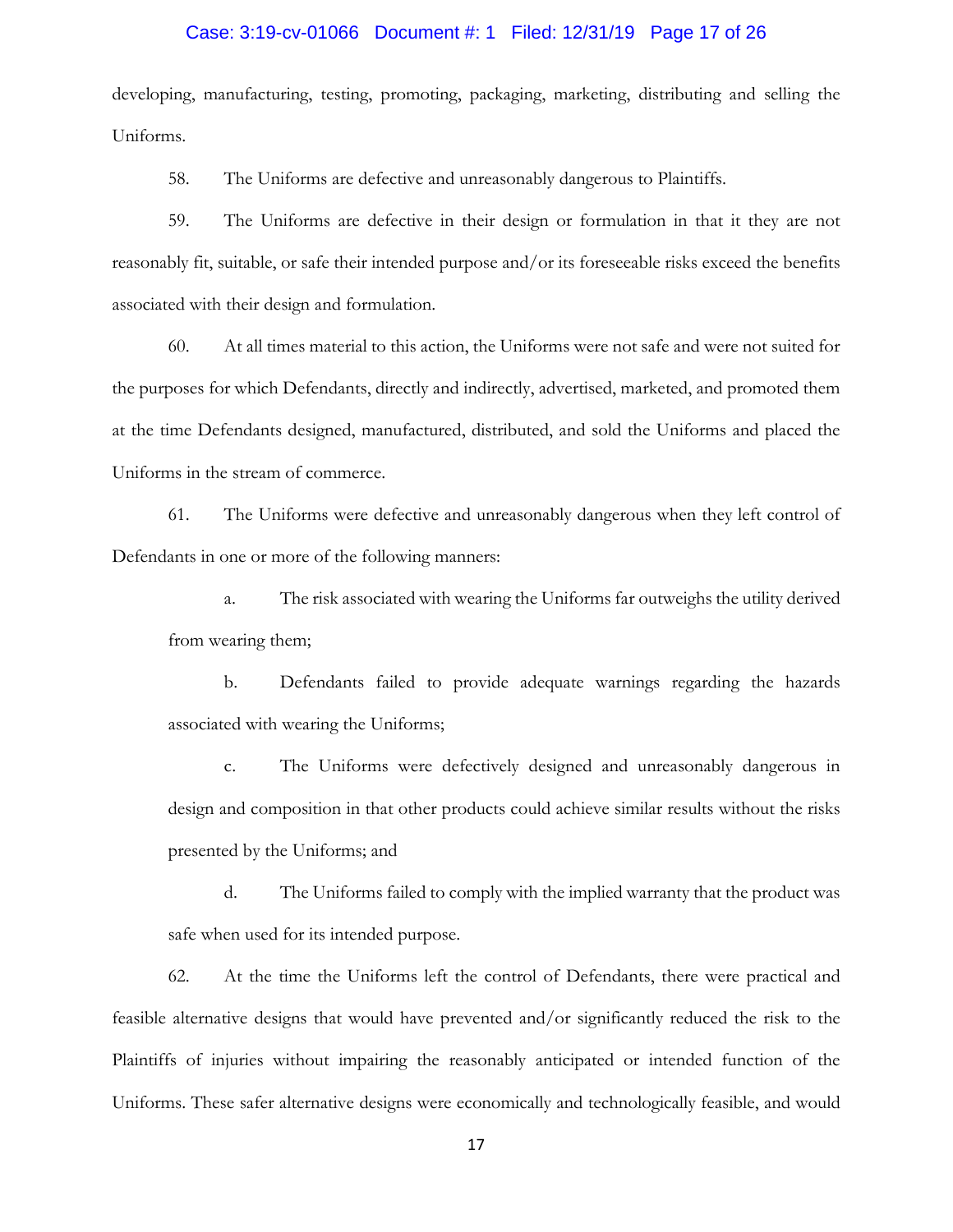#### Case: 3:19-cv-01066 Document #: 1 Filed: 12/31/19 Page 18 of 26

have prevented or significantly reduced the risk of injuries to Plaintiffs without substantially impairing the Uniforms' utility.

63. As a direct and proximate result of Lands' Ends defective design of the Uniforms, Plaintiffs have suffered and/or in the future will suffer personal injuries, pain and suffering, severe emotional distress, financial or economic loss, including, medical services and expenses, lost income and other damages.

## **COUNT 3 – MANUFACTURING DEFECT**

64. Plaintiffs incorporate by reference the allegations contained in the preceding paragraphs of this Complaint.

65. The Uniforms manufactured by Lands' End, which Plaintiffs were required to wear during working hours, were not reasonably safe for their intended use and were defective as a matter of law with respect to their manufacture.

66. As a direct and proximate result of Lands' End's defective manufacturing of the Uniforms, Plaintiffs have suffered and/or in the future will suffer personal injuries, pain and suffering, severe emotional distress, financial or economic loss, including, medical services and expenses, lost income and other damages.

## **COUNT 4 – FAILURE TO WARN**

67. Plaintiffs incorporate by reference the allegations contained in the preceding paragraphs of this Complaint.

68. The Uniforms manufactured by Lands' End to be worn by Plaintiffs were not reasonably safe for their intended use and were defective as a matter of law due to their lack of appropriate and necessary warnings.

69. Defendants had a duty to warn Plaintiffs of the risks and/or defects about which it knew or should have known.

70. Defendants failed to adequately warn Plaintiffs that the Uniforms were unreasonably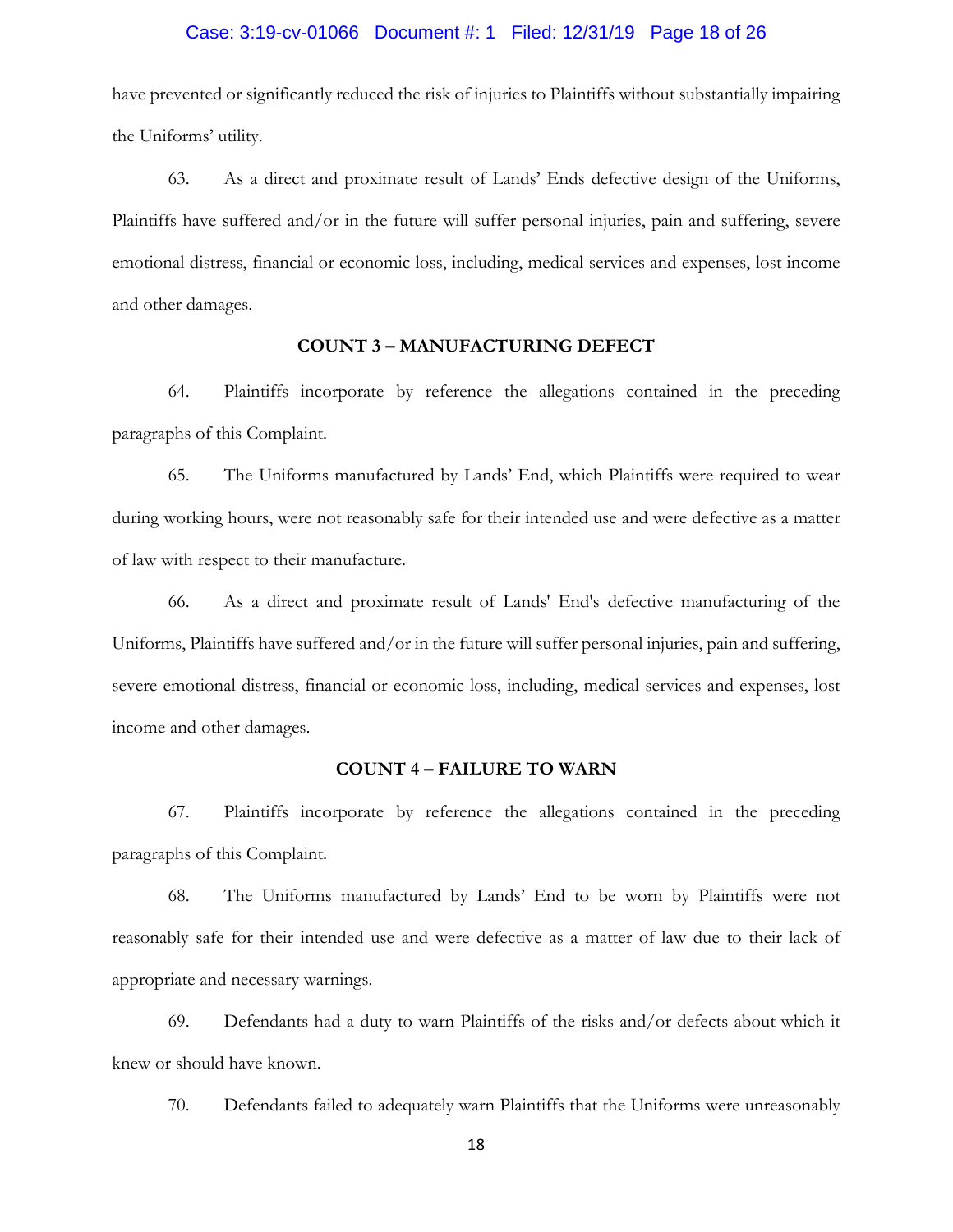## Case: 3:19-cv-01066 Document #: 1 Filed: 12/31/19 Page 19 of 26

dangerous and defective because they could result in severe adverse health effects, including those enumerated in this Complaint.

71. At all times relevant hereto, Defendants intended the Delta Employees, including Plaintiffs, to wear the Uniforms and knew or should have known that the Uniforms were defective and dangerous.

72. The Uniforms were used/worn by Plaintiffs in a reasonably anticipated and foreseeable manner, and in the manner for which the Uniforms were intended.

73. At all relevant times hereto, Defendants were situated in the chain of commerce and transferred, sold, marketed, advertised, or distributed the Uniforms in the regular course of business.

74. At all times relevant hereto, the Uniforms were in the same or substantially the same, defective and unreasonably dangerous condition when put to its reasonably anticipated and foreseeable use.

75. Defendants knew or should have known of the risk of injury from the Uniforms, but failed to provide adequate warning to users/wearers of the product, failed to immediately recall the Uniforms and continued to sell the Uniforms to be worn by Delta Flight Attendants and gate agents. As a direct result, the Uniforms manufactured and/or supplied by Defendant were defective due to inadequate post marketing warnings or instructions.

76. Had Defendants adequately warned Plaintiffs they would have been alerted to the problem and would have taken steps to avoid the adverse health consequences before they occurred.

77. As a direct and proximate result of Lands' End's failure to warn as to the allergen and sensitizing properties of the Uniforms, Plaintiffs have suffered and/or in the future will suffer personal injuries, pain and suffering, severe emotional distress, financial or economic loss, including, medical services and expenses, lost income and other damages.

## **COUNT 5 – BREACH OF EXPRESS WARRANTY**

78. Plaintiffs incorporate by reference the allegations contained in the preceding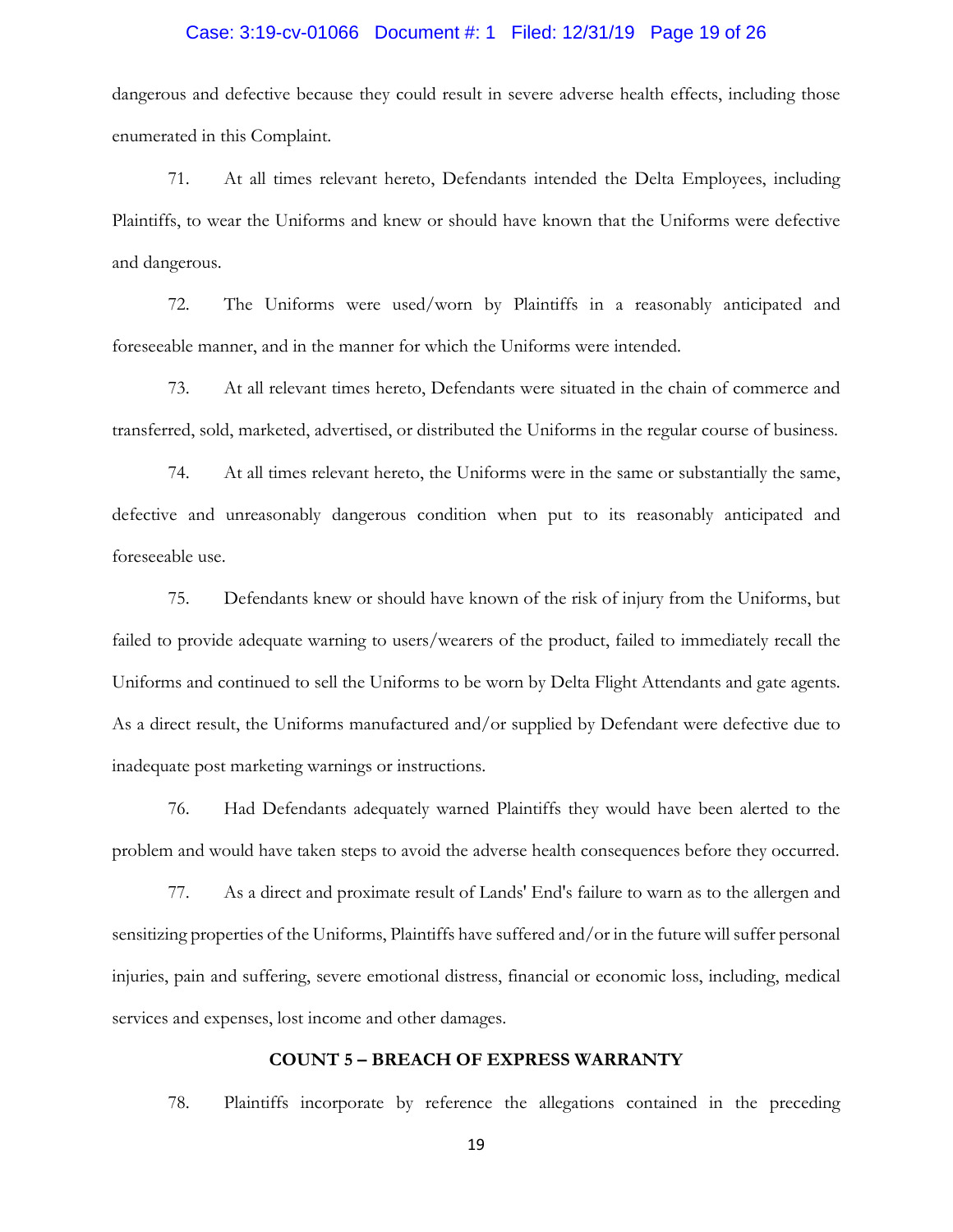#### Case: 3:19-cv-01066 Document #: 1 Filed: 12/31/19 Page 20 of 26

paragraphs of this Complaint.

79. Defendants made assurances to Delta and the Delta Employees that the Uniforms would be safe and comfortable and reasonably fit for their intended purpose and that they were "Guaranteed".

80. Upon information and belief, Plaintiffs are the intended third party beneficiaries of Lands' End's warranties because there is a valid and binding contract between Delta and Lands' End, the contract was intended to protect the safety of Delta's Employees who would be required to wear the uniforms, and the benefit to the Delta Employees is sufficiently immediate, rather than incidental, to indicate the assumption by the contracting parties of a duty to compensate the Delta Employees if the benefit of the warranty is lost. Consequently, Plaintiffs and the Class are in privity with Defendants.

81. To the extent required under applicable choice of law, Plaintiffs reasonably relied upon Lands' End's express warranties and guarantees that the uniforms were safe, merchantable, and reasonably fit for their intended purpose.

82. Defendants breached their express warranties by selling unreasonably dangerous and defective uniforms jeopardizing the health and safety of the Delta Employees.

83. Plaintiffs notified Lands' End of the breach through their individual efforts to obtain safe replacement uniforms. Lands' End was on notice of the breach of warranty well before Plaintiffs filed this Complaint.

84. As a direct and proximate result of Lands' End's breach of its express warranties, Plaintiffs have suffered personal injuries, pain and suffering, damage to property, emotional distress, financial and economic loss, including obligations for medical services and expenses, lost income, and other damages.

## **COUNT 6 – BREACH OF IMPLIED WARRANTY**

85. Plaintiffs incorporate by reference the allegations contained in the preceding paragraphs of this Complaint.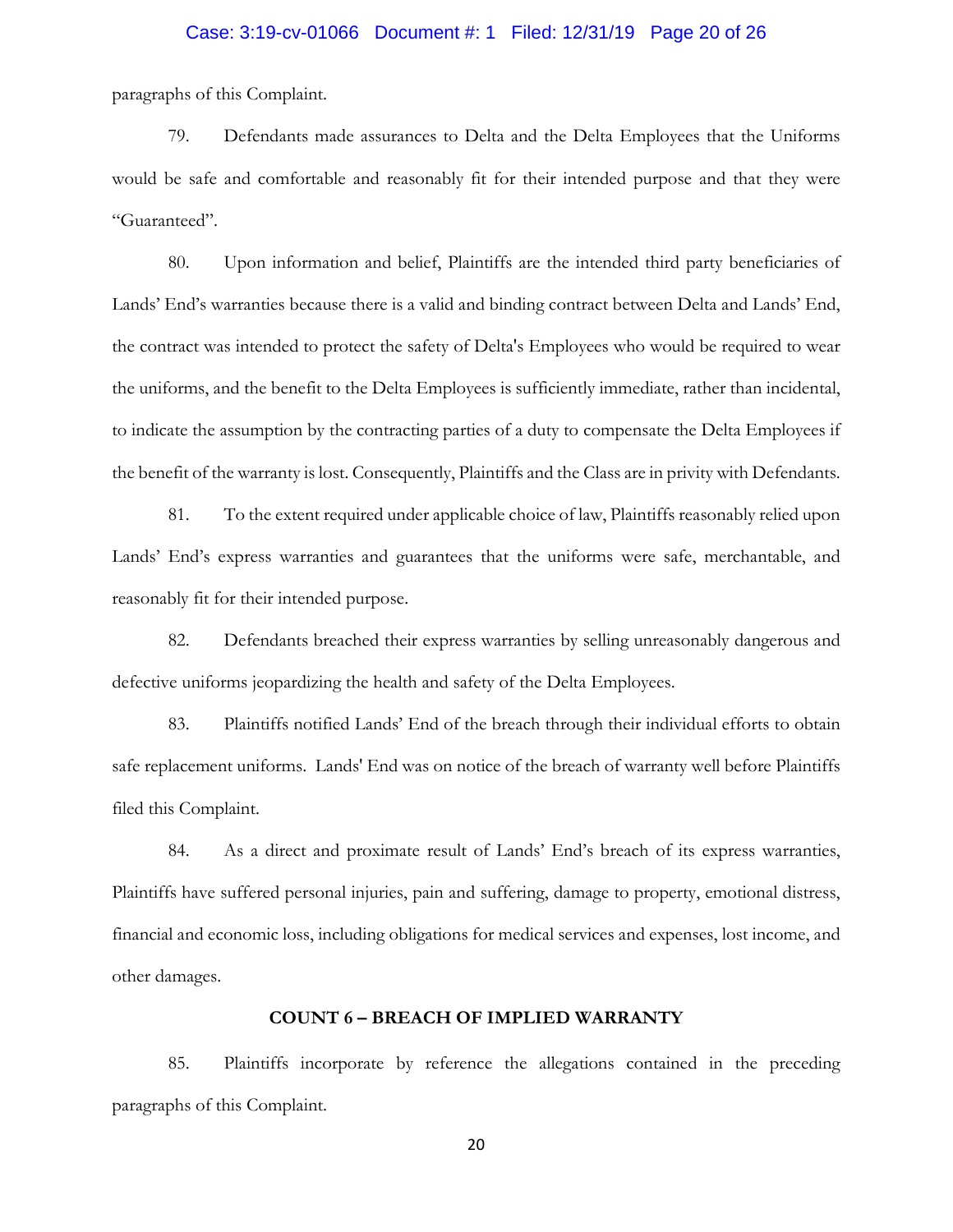## Case: 3:19-cv-01066 Document #: 1 Filed: 12/31/19 Page 21 of 26

86. The Lands' End uniforms are "goods" under the Uniform Commercial Code ("UCC").

87. Lands' End is a "merchant" under the UCC.

88. Lands' End impliedly warranted the merchantable quality of the uniforms and that they were fit for the ordinary purpose for which uniforms are intended.

89. To the extent required under applicable choice of law, Plaintiffs and the Class relied upon Lands' Ends' implied warranties of merchantability in wearing and/or purchasing the Uniforms.

90. The uniforms supplied by Defendants breached these implied warranties, jeopardizing the health, safety, and property of Plaintiffs.

91. As a direct and proximate result of Lands' End's breach of its implied warranties, Plaintiffs and the Class have suffered personal injuries, pain and suffering, damage to property, emotional distress, financial and economic loss, including obligations for medical services and expenses, lost income, and other damages.

# **COUNT 7 – VIOLATION OF THE MAGNUSON-MOSS WARRANTY ACT ("MMWA") 15 U.S.C. § 2301, ET SEQ.**

92. Plaintiffs incorporate by reference the allegations contained in the preceding paragraphs of this Complaint.

93. Plaintiffs are "consumers" within the meaning of the MMWA.

94. Lands' End is a "supplier[]" and "warrantor" within the meaning of the MMWA.

95. The Uniforms are "consumer products" within the meaning of the MMWA.

96. Defendants' written affirmations of fact, promises, and descriptions as alleged created written and/or implied warranties within the meaning of the MMWA.

97. Defendants breached these warranties because the Uniforms were not fit for their intended use, were not defect free, and were harmful to Plaintiffs and other Delta Employees.

98. These defects existed when the Uniforms left Defendants' control.

99. Despite reasonable opportunity to honor its disclosure and remedy obligations, Lands'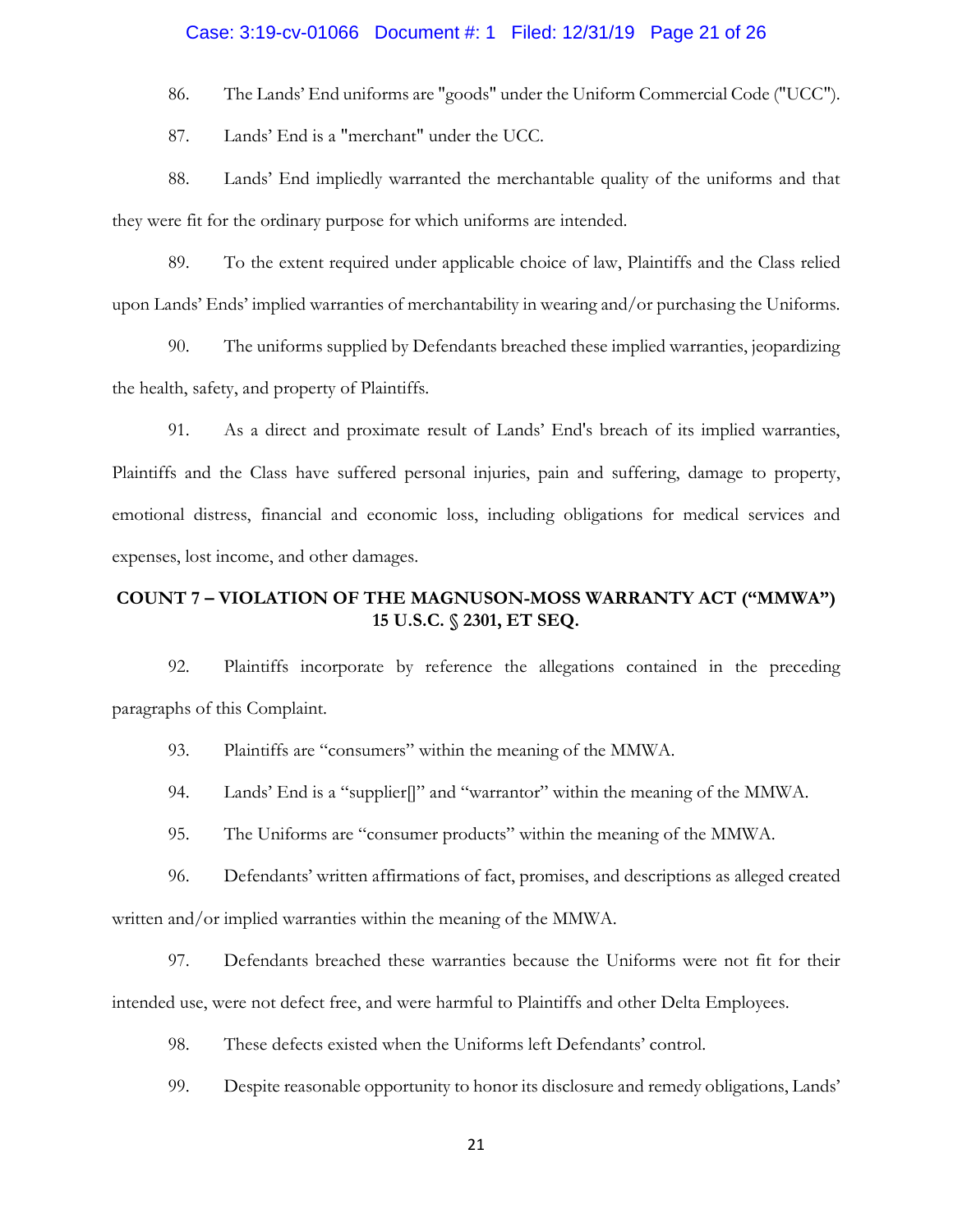#### Case: 3:19-cv-01066 Document #: 1 Filed: 12/31/19 Page 22 of 26

End violated the MMWA, causing injury to Plaintiffs.

100. As a direct and proximate result of Lands' End's violation of the MMWA, Plaintiffs and the Class have suffered personal injuries, pain and suffering, damage to property, emotional distress, financial and economic loss, including obligations for medical services and expenses, lost income, and other damages.

#### **INJUNCTIVE RELIEF**

101. Plaintiffs incorporate by reference the allegations contained in the preceding paragraphs of this Complaint.

102. Plaintiffs and the Delta Employees have been, and continue to be, exposed to Lands' Ends' dangerous Uniforms by virtue of their employment with Delta.

103. As set forth above, Plaintiffs have experienced adverse reactions from the exposure to the Uniforms. Some continue to experience reactions as they wear the Uniforms. Upon information and belief, other Delta Employees react to the Uniforms by merely being in their presence.

104. All Delta Employees are susceptible to experiencing adverse reactions as result of their cumulative exposures to the allergens and sensitizers in and emanating from the Uniforms.

105. By providing the unsafe Uniforms to the Delta Employees and by failing to promptly recall the Uniforms, Lands' End has exposed the Delta Employees to ongoing and future risks of adverse medical conditions.

106. Plaintiffs and the Delta Employees have an increased risk of developing other medical conditions, including the triggering of various autoimmune conditions, adverse effects to the endocrine system, and damage to liver function.

107. As a remedy, Lands' End should establish and fund a medical monitoring fund in an amount that will assist in diagnosing and treating the adverse health effects experienced by Plaintiffs and Delta Employees as a result of the Uniforms.

108. By monitoring and testing of Plaintiffs and Delta Employees, the risk that they will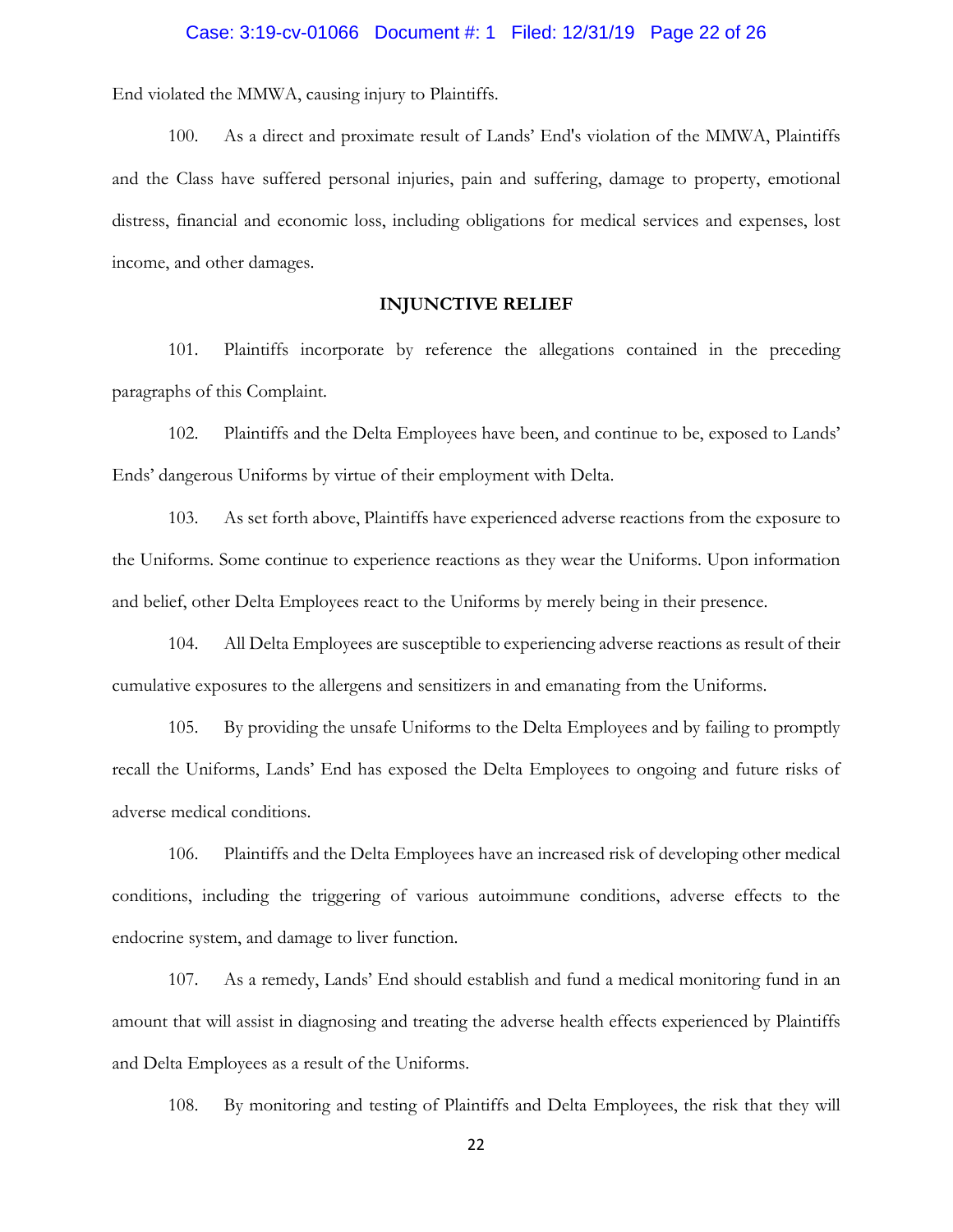#### Case: 3:19-cv-01066 Document #: 1 Filed: 12/31/19 Page 23 of 26

suffer long-term or latent injuries, diseases, or losses without adequate treatment will be significantly reduced.

109. Plaintiffs seek an injunction creating a Court-supervised, Defendants-funded medical monitoring program that will facilitate the screening and diagnosis of Plaintiffs and the Class for medical conditions resulting from their exposure to the Uniforms' allergens and sensitizers.

110. To prevent further and continuing injuries to Delta Employees, Lands' End should be ordered to recall all Uniforms that have been issued.

111. Plaintiffs and the Class have no adequate remedy at law in that monetary damages alone cannot compensate them for injuries and loses.

112. Without a medical monitoring program, Plaintiffs and the Class will continue to face an unreasonable risk of preventable injury and disability.

## **CLASS ALLEGATIONS**

113. The Class Representatives bring this action on behalf of themselves and all other persons similarly situated, pursuant to Rules 23(b)(2) and 23(b)(3) of the Federal Rules of Civil Procedure on behalf of the following class: "Delta Employees who presently wear, previously wore, presently work or previously worked in the vicinity of the Uniforms manufactured by Lands' End."

114. Excluded from the Class are the following:

- a. Defendants, their subsidiaries, and their affiliates;
- b. All persons who make a timely election to be excluded from the Class;
- c. Governmental entities; and

d. The judge to whom this case is assigned, and any member of the judge's immediate family.

115. **Numerosity:** The members of the Class are so numerous that individual joinder of all members is impracticable. To date, tens of thousands of Delta Employees have worn or been exposed to the unsafe Uniforms, and thousands have lodged complaints with Delta's human resources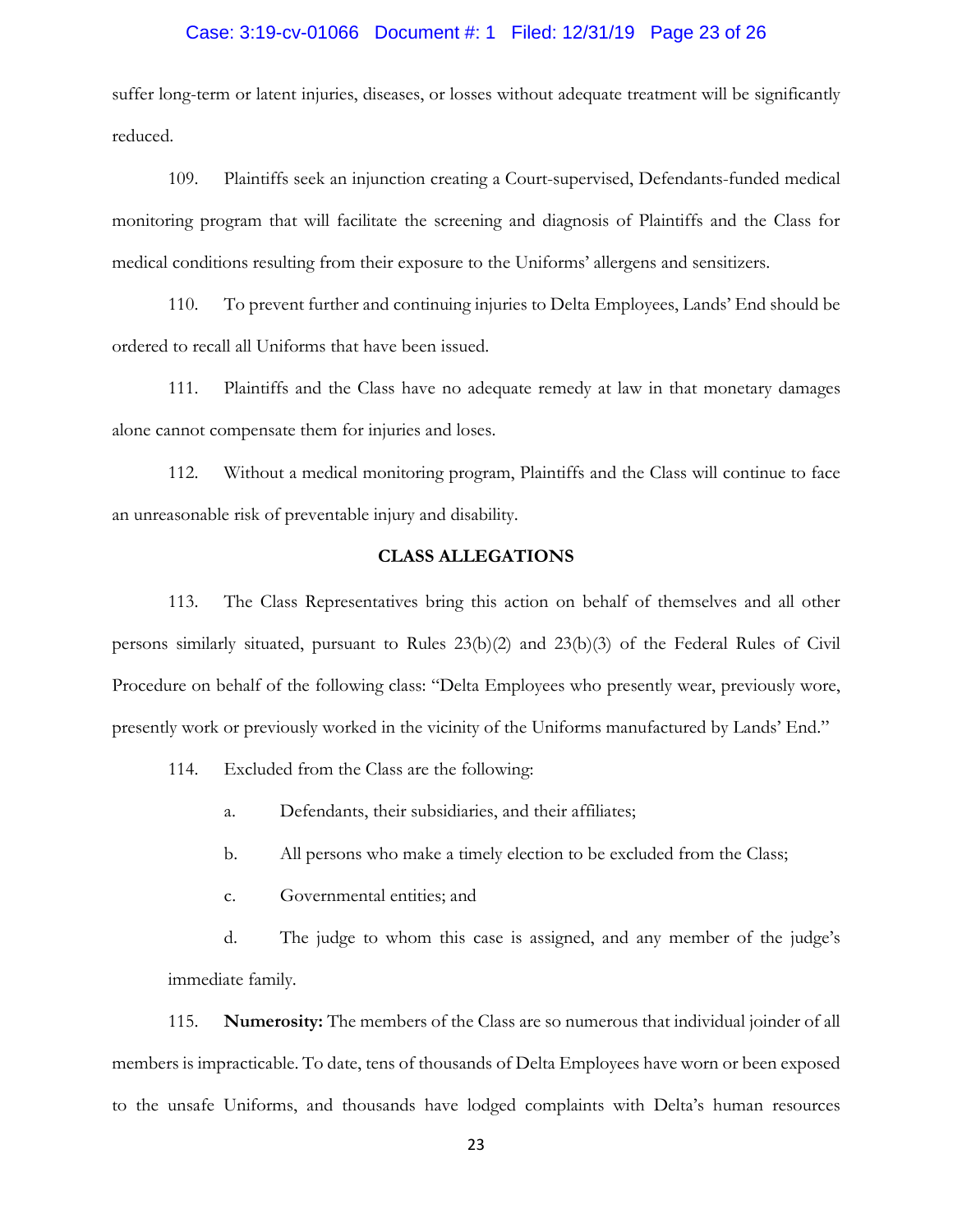#### Case: 3:19-cv-01066 Document #: 1 Filed: 12/31/19 Page 24 of 26

departments. The Class is believed to compose 64,000 members.

116. **Commonality & Predominance:** There are common questions of fact and law that predominate over any questions affecting only individual members of the Class. These common issues include:

a. Whether the Uniforms caused Plaintiffs and members of the Class to suffer adverse health reactions;

b. Whether the Uniforms pose a substantial risk to the Class of causing future adverse health reactions;

c. Whether the conduct of Lands' End was negligent;

d. Whether the Uniforms are defective in their design or formulation;

e. Whether the Uniforms are defective in their manufacture;

f. Whether Lands' End provided adequate warnings to the Class regarding the hazards associated with the Uniforms;

g. Whether Lands' Ends expressly or impliedly warranted the safety of the Uniforms.

h. Whether Lands' End should be required to establish a medical monitoring protocol to ensure that the Class receives routine medical screening for future illness caused by the Uniforms.

117. **Typicality**: Class Representatives' claims are typical of the claims of the other Class members because, among other things, all Class members are at risk for short- and long-term injuries resulting from exposure to the Uniforms. The claims of Class Representatives and the Class all arise from the same wrongful practices and conduct, and they seek relief on the same legal theories.

118. **Adequacy of Representation:** Class Representatives are adequate representatives of the Class because their interests do not conflict with the interests of other members of the Class they seek to represent. They have retained competent counsel experienced in complex and class action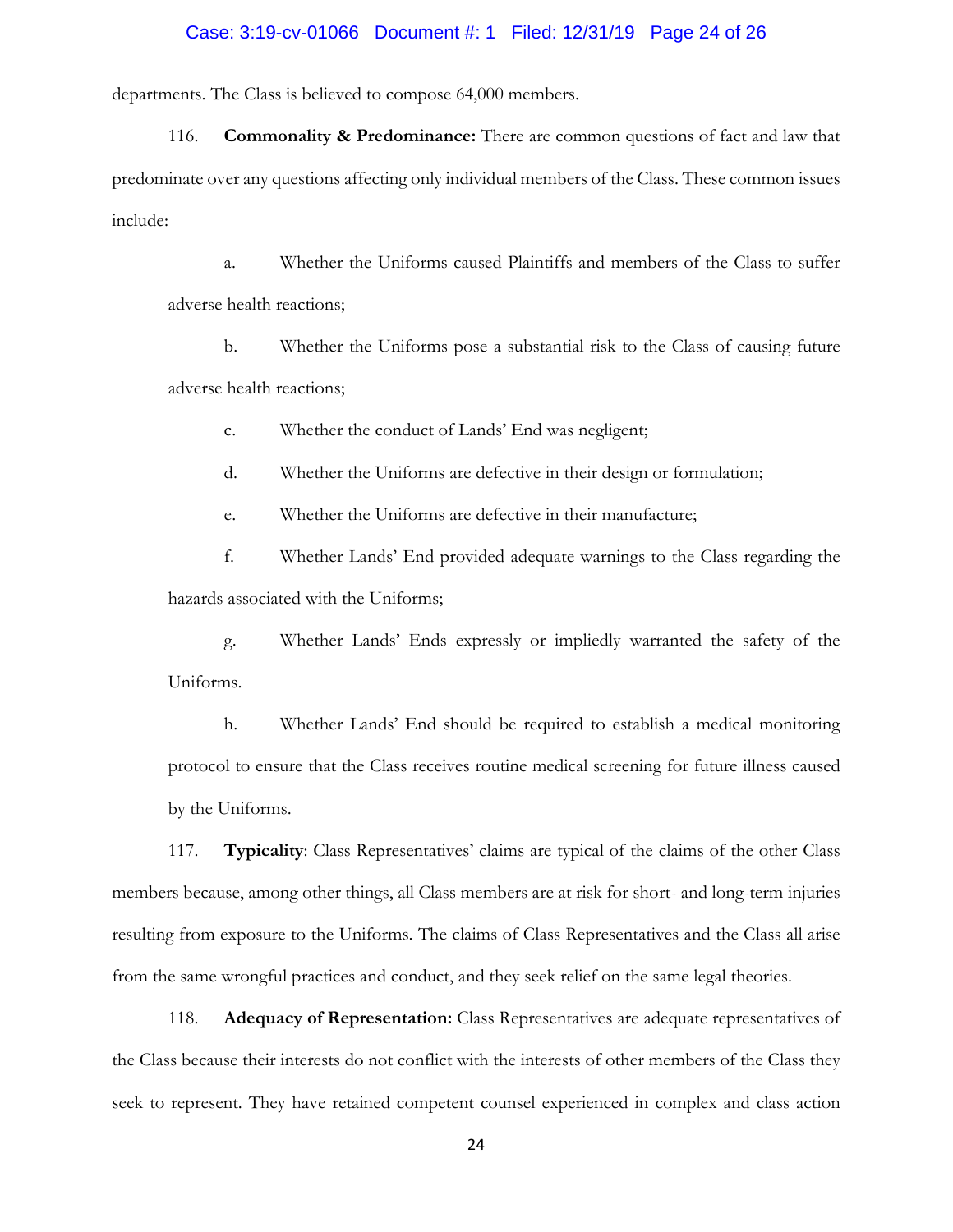## Case: 3:19-cv-01066 Document #: 1 Filed: 12/31/19 Page 25 of 26

litigation, and Plaintiffs intend to prosecute this action vigorously. Class members' interests will be fairly and adequately protected by Class Representatives and their counsel.

119. **Superiority:** A class action is superior to all other available methods for the fair and efficient adjudication of the propriety of injunctive relief. Individual litigation of whether injunctive relief is warranted on a class-member-by-class-member basis is neither economically feasible nor procedurally practicable.

120. **Declaratory and Injunctive Relief:** Defendants have acted or refused to act on grounds generally applicable to Plaintiffs and members of the Class, thereby making appropriate final injunctive relief as described herein.

#### **DEMAND FOR JURY TRIAL**

Plaintiffs demand a trial by jury on all issues so triable.

## **PRAYER FOR RELIEF**

**WHEREFORE**, Plaintiffs on behalf of themselves and the Class, pray for judgment against Defendants for the following relief:

i. All recoverable damages sustained by Plaintiffs;

ii. Appropriate injunctive relief to which Plaintiffs are entitled, including a recall of the Uniforms and ongoing monitoring of Plaintiffs' health;

iii. Certification of the putative Class; appointing the putative Class Representatives as class representatives; and naming Plaintiffs' counsel as class counsel;

iv. Class-wide injunctive relief requiring Land's End to establish a medical monitoring protocol for all Delta Employees who wore or wear the Uniforms;

v. Pre-judgment and post-judgment interest as allowed by law;

- vi. Payment of reasonable attorneys' fees and costs as may be allowable under law; and
- vii. Such other relief as the Court may deem just and proper.